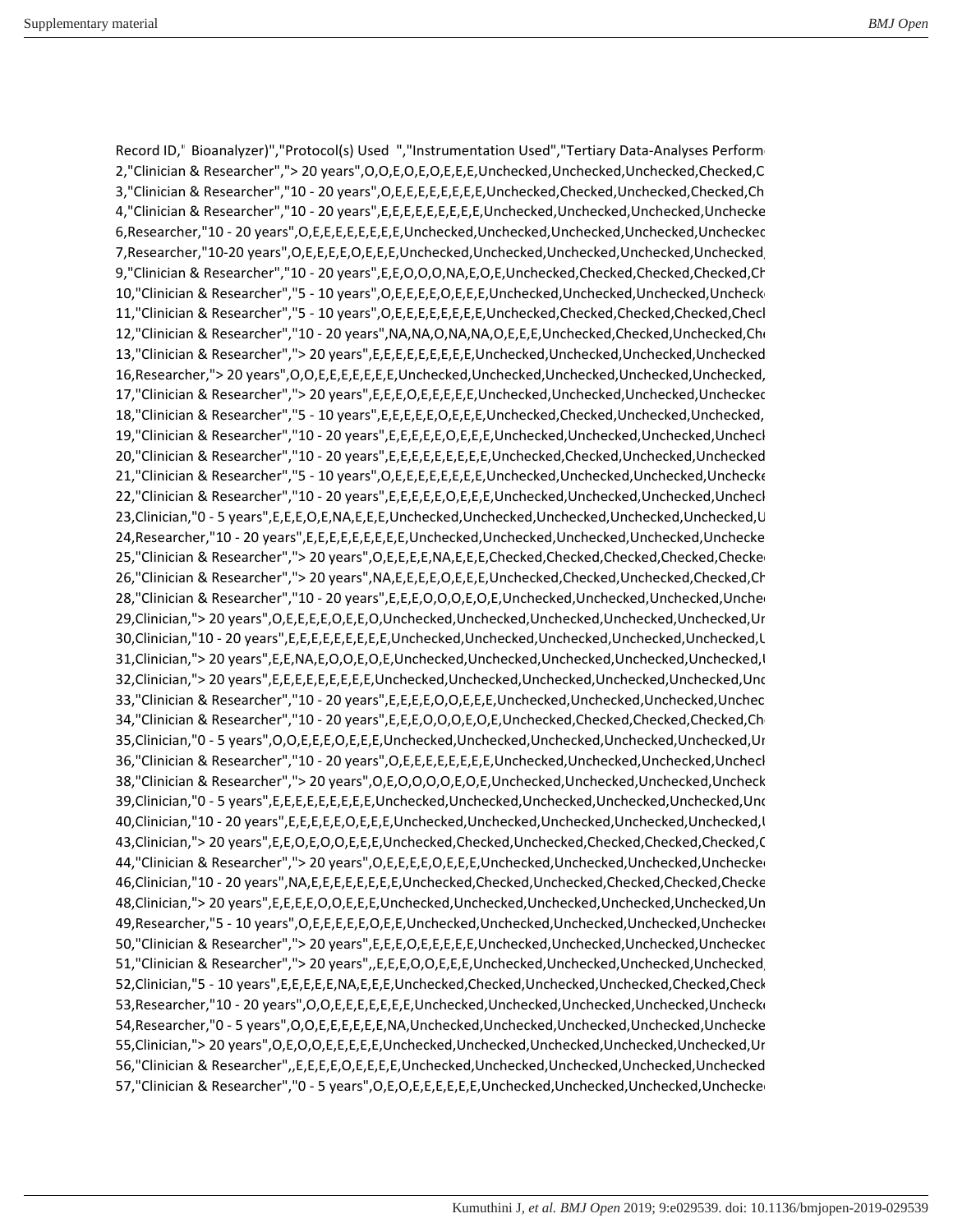58,"Clinician & Researcher","> 20 years",O,E,O,E,E,O,E,E,E,Unchecked,Unchecked,Unchecked,Unchecked 60,Clinician,"0 - 5 years",E,E,E,E,O,E,E,O,E,Unchecked,Unchecked,Unchecked,Unchecked,Unchecked,Unchecke 61,"Clinician & Researcher","10 - 20 years",E,E,E,E,E,E,E,E,E,Unchecked,Unchecked,Unchecked,Unchecke 62,Clinician,"5 - 10 years",E,E,E,O,O,O,E,E,E,Unchecked,Unchecked,Unchecked,Unchecked,Unchecked,Un 63,"Clinician & Researcher","> 20 years",O,O,O,O,O,O,O,O,E,Unchecked,Unchecked,Unchecked,Unchecke 65,"Clinician & Researcher","0 - 5 years",E,E,E,O,E,O,E,E,E,Unchecked,Unchecked,Unchecked,Unchecked,Un 66,Researcher,"5 - 10 years",E,O,O,O,E,E,E,O,NA,Unchecked,Unchecked,Unchecked,Unchecked,Unchecke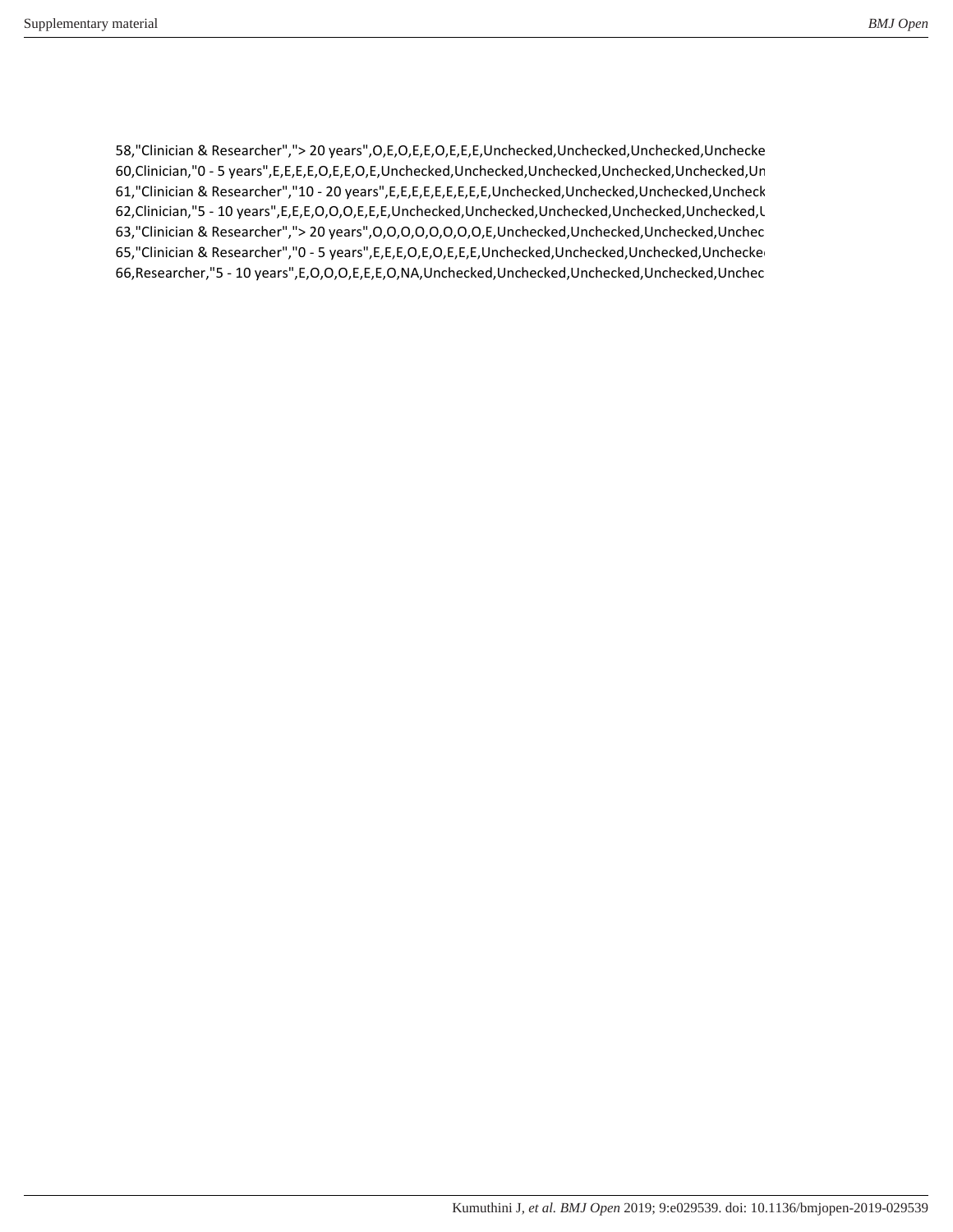ed (pipelines, statistical tools used etc.)",Results,"If E/O, please specify results context: (choice=Incidenti ed,Checked,Checked,Unchecked,Unchecked,Unchecked,Unchecked,Unchecked,Unchecked,Unchecked,Unchecke ed,Checked,Checked,Unchecked,Checked,Unchecked,Checked,Unchecked,Unchecked,Unchecked,Unchecked,Ch checked,Unchecked,Unchecked,Unchecked,Unchecked,Unchecked,Unchecked,Unchecked,Unchecked,Unchecke checked,Unchecked,Unchecked,Unchecked,Unchecked,Unchecked,Unchecked,Unchecked,Unchecked,Unchecked checked,Unchecked,Unchecked,Unchecked,Unchecked,Unchecked,Unchecked,Unchecked,Unchecked,Unchecked ed,Checked,Checked,Checked,Checked,Unchecked,Unchecked,Checked,Checked,Unchecked,Checked,Unchecke checked,Unchecked,Unchecked,Unchecked,Unchecked,Unchecked,Unchecked,Unchecked,Unchecked,Unchecke ecked,Checked,Checked,Checked,Checked,Unchecked,Unchecked,Checked,Checked,Checked,Checked,Check ,Checked,Checked,Checked,Checked,Checked,Checked,Unchecked,Unchecked,Checked,Unchecked,Checked,Ch checked,Unchecked,Unchecked,Unchecked,Unchecked,Unchecked,Unchecked,Unchecked,Unchecked,Unchecked checked,Unchecked,Unchecked,Unchecked,Unchecked,Unchecked,Unchecked,Unchecked,Unchecked,Unchecked checked,Unchecked,Unchecked,Unchecked,Unchecked,Unchecked,Unchecked,Unchecked,Unchecked,Unchecke d,Unchecked,Checked,Checked,Unchecked,Unchecked,Unchecked,Unchecked,Unchecked,Unchecked,Unchecke checked,Unchecked,Unchecked,Unchecked,Unchecked,Unchecked,Unchecked,Unchecked,Unchecked,Unchecke checked,Checked,Checked,Checked,Checked,Unchecked,Unchecked,Unchecked,Unchecked,Unchecked,Unchecke checked,Unchecked,Unchecked,Unchecked,Unchecked,Unchecked,Unchecked,Unchecked,Unchecked,Unchecke checked,Unchecked,Unchecked,Unchecked,Unchecked,Unchecked,Unchecked,Unchecked,Unchecked,Unchecke d,Unchecked,Unchecked,Unchecked,Unchecked,Unchecked,Unchecked,Unchecked,Unchecked,Unchecked,Un checked,Unchecked,Unchecked,Unchecked,Unchecked,Unchecked,Unchecked,Unchecked,Unchecked,Unchecke ecked,Checked,Checked,Checked,Checked,Checked,Checked,Checked,Unchecked,Checked,Checked,Unchecke ed,Checked,Checked,Checked,Checked,Checked,Checked,Unchecked,Checked,Checked,Checked,Checked,Check checked,Unchecked,Unchecked,Unchecked,Unchecked,Unchecked,Unchecked,Unchecked,Unchecked,Unchecke ,Unchecked,Unchecked,Unchecked,Unchecked,Unchecked,Unchecked,Unchecked,Unchecked,Unchecked,Un d,Unchecked,Unchecked,Unchecked,Unchecked,Unchecked,Unchecked,Unchecked,Unchecked,Unchecked,Un d,Unchecked,Unchecked,Unchecked,Unchecked,Unchecked,Unchecked,Unchecked,Unchecked,Unchecked,Un ,Unchecked,Unchecked,Unchecked,Unchecked,Unchecked,Unchecked,Unchecked,Unchecked,Unchecked,Un checked,Unchecked,Unchecked,Unchecked,Unchecked,Unchecked,Unchecked,Unchecked,Unchecked,Unchecke ecked,Checked,Checked,Checked,Checked,Checked,Unchecked,Checked,Unchecked,Unchecked,Checke ,Unchecked,Unchecked,Unchecked,Unchecked,Unchecked,Unchecked,Unchecked,Unchecked,Unchecked,Un checked,Unchecked,Unchecked,Unchecked,Unchecked,Unchecked,Unchecked,Unchecked,Unchecked,Unchecke checked,Unchecked,Unchecked,Unchecked,Unchecked,Unchecked,Unchecked,Unchecked,Unchecked,Unchecke ,Unchecked,Unchecked,Unchecked,Unchecked,Unchecked,Unchecked,Unchecked,Unchecked,Unchecked,Un d,Unchecked,Unchecked,Unchecked,Unchecked,Unchecked,Unchecked,Unchecked,Unchecked,Unchecked,Un ed,Checked,Checked,Checked,Checked,Checked,Checked,Checked,Checked,Checked,Checked,Checked,Check checked,Unchecked,Unchecked,Unchecked,Unchecked,Unchecked,Unchecked,Unchecked,Unchecked,Unchecke ecked,Checked,Checked,Checked,Checked,Unchecked,Checked,Checked,Checked,Checked,Checked,Checked,Un ,Unchecked,Unchecked,Unchecked,Unchecked,Unchecked,Unchecked,Unchecked,Unchecked,Unchecked,Un checked,Unchecked,Unchecked,Unchecked,Unchecked,Unchecked,Unchecked,Unchecked,Unchecked,Unchecke checked,Unchecked,Unchecked,Unchecked,Unchecked,Unchecked,Unchecked,Unchecked,Unchecked,Unchecke checked,Unchecked,Unchecked,Unchecked,Unchecked,Checked,Checked,Unchecked,Unchecked,Unchecked,Unchecke ecked,Checked,Checked,Checked,Checked,Unchecked,Checked,Checked,Checked,Checked,Checked,Checked,Un checked,Unchecked,Unchecked,Unchecked,Unchecked,Unchecked,Unchecked,Unchecked,Unchecked,Unchecke checked,Unchecked,Unchecked,Unchecked,Unchecked,Unchecked,Unchecked,Unchecked,Unchecked,Unchecke ,Unchecked,Unchecked,Unchecked,Unchecked,Unchecked,Unchecked,Unchecked,Unchecked,Unchecked,Un checked,Unchecked,Unchecked,Unchecked,Unchecked,Unchecked,Unchecked,Unchecked,Unchecked,Unchecked checked,Unchecked,Unchecked,Unchecked,Unchecked,Unchecked,Unchecked,Unchecked,Unchecked,Unchecke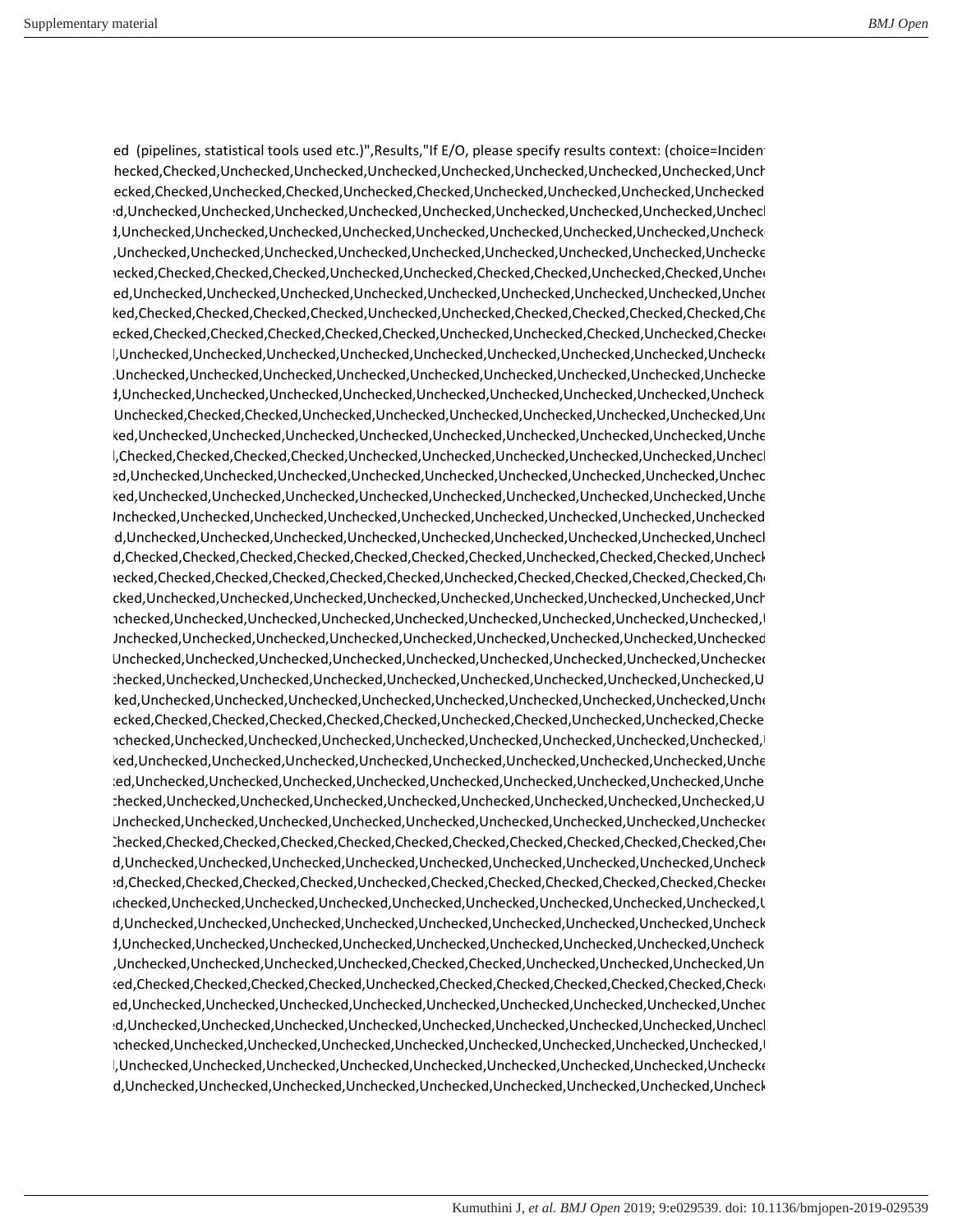checked,Unchecked,Checked,Checked,Unchecked,Unchecked,Unchecked,Unchecked,Checked,Unchecked,Unchecke ,Unchecked,Unchecked,Unchecked,Unchecked,Unchecked,Unchecked,Unchecked,Unchecked,Unchecked,Un checked,Unchecked,Unchecked,Unchecked,Unchecked,Unchecked,Unchecked,Unchecked,Unchecked,Unchecke d,Unchecked,Unchecked,Unchecked,Unchecked,Unchecked,Unchecked,Unchecked,Unchecked,Unchecked,Un checked,Unchecked,Unchecked,Unchecked,Unchecked,Unchecked,Unchecked,Unchecked,Unchecked,Unchecke checked,Unchecked,Unchecked,Unchecked,Unchecked,Unchecked,Unchecked,Unchecked,Unchecked,Unchecke checked,Unchecked,Unchecked,Unchecked,Unchecked,Unchecked,Unchecked,Unchecked,Unchecked,Unchecke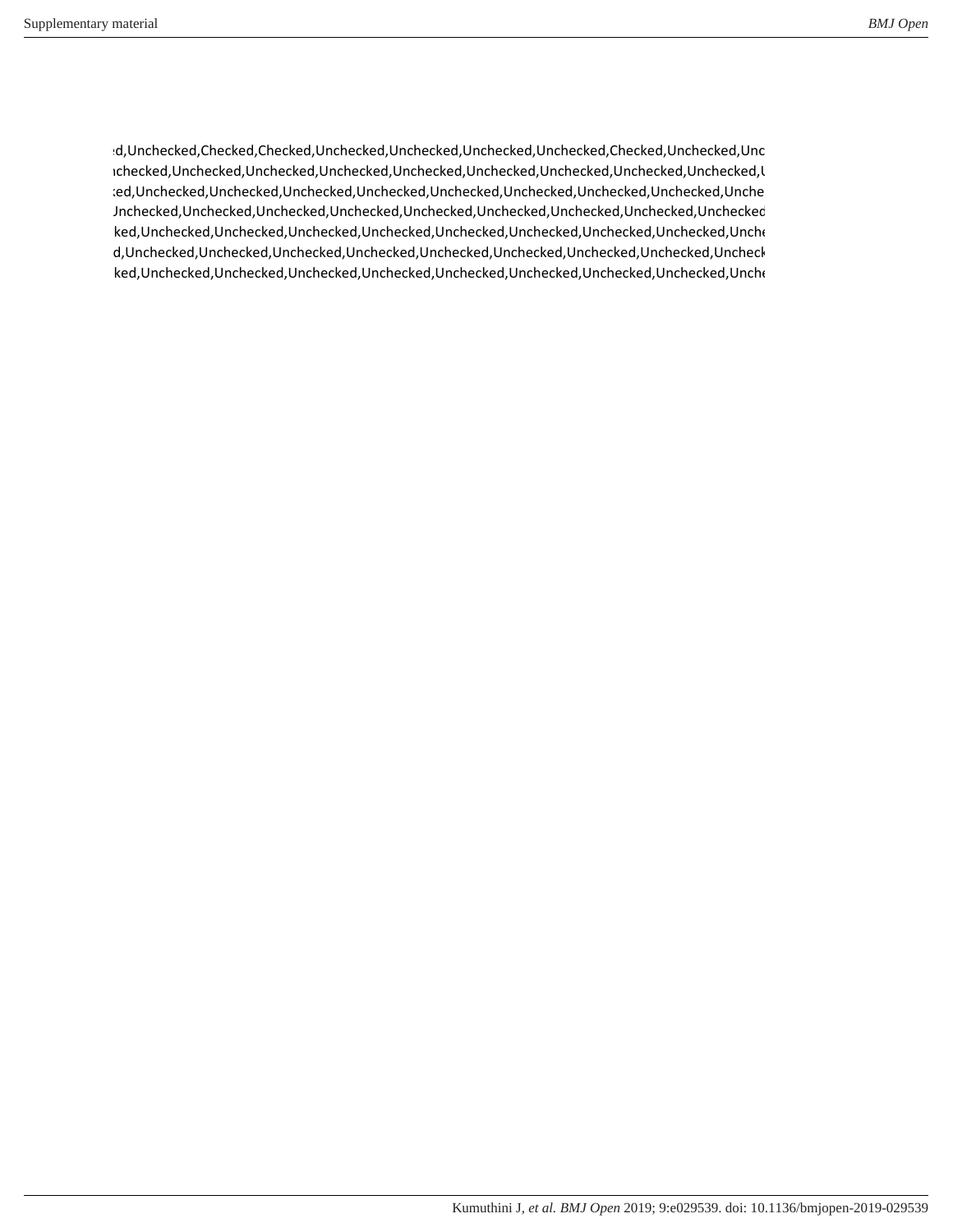tal findings)","If E/O, please specify results context: (choice=Relative to experiments conducted)","If E/C ,Unchecked,Unchecked,Unchecked,Unchecked,Unchecked,Unchecked,Unchecked,Unchecked,Unchecked,Unchecke checked,Checked,Checked,Unchecked,Checked,Checked,Unchecked,Checked,Unchecked,Checked,Checked,Check checked,Unchecked,Unchecked,Unchecked,Unchecked,Unchecked,Unchecked,Unchecked,Unchecked,Unchecke checked,Unchecked,Unchecked,Unchecked,Unchecked,Unchecked,Unchecked,Unchecked,Unchecked,Unchecke checked,Unchecked,Unchecked,Unchecked,Unchecked,Unchecked,Unchecked,Unchecked,Unchecked,Unchecke checked,Unchecked,Checked,Unchecked,Checked,Checked,Unchecked,Checked,Unchecked,Checked,Checked,Un checked,Unchecked,Unchecked,Unchecked,Unchecked,Unchecked,Unchecked,Unchecked,Unchecked,Unchecke ed,Checked,Checked,Checked,Unchecked,Unchecked,Unchecked,Checked,Unchecked,Unchecked,Unchecked,Ch ecked,Checked,Checked,Checked,Unchecked,Unchecked,Checked,Unchecked,Unchecked,Unchecked,Checked,Un checked,Unchecked,Unchecked,Unchecked,Unchecked,Unchecked,Unchecked,Unchecked,Unchecked,Unchecke checked,Unchecked,Unchecked,Unchecked,Unchecked,Unchecked,Unchecked,Unchecked,Unchecked,Unchecke checked,Unchecked,Unchecked,Unchecked,Unchecked,Unchecked,Unchecked,Unchecked,Unchecked,Unchecke ,Unchecked,Checked,Checked,Unchecked,Checked,Checked,Unchecked,Checked,Unchecked,Unchecked,Unchecke checked,Unchecked,Unchecked,Unchecked,Unchecked,Unchecked,Unchecked,Unchecked,Unchecked,Unchecke checked,Unchecked,Unchecked,Checked,Checked,Unchecked,Unchecked,Unchecked,Unchecked,Unchecked,Un checked,Unchecked,Unchecked,Unchecked,Unchecked,Unchecked,Unchecked,Unchecked,Unchecked,Unchecke checked,Unchecked,Unchecked,Unchecked,Unchecked,Unchecked,Unchecked,Unchecked,Unchecked,Unchecke checked,Unchecked,Unchecked,Unchecked,Unchecked,Unchecked,Unchecked,Unchecked,Unchecked,Unchecked checked,Unchecked,Unchecked,Unchecked,Unchecked,Unchecked,Unchecked,Unchecked,Unchecked,Unchecke checked,Checked,Checked,Checked,Checked,Checked,Checked,Checked,Checked,Checked,Checked,Checked,Ch ed,Checked,Checked,Unchecked,Unchecked,Unchecked,Unchecked,Unchecked,Checked,Unchecked,Checked,Un ,Unchecked,Unchecked,Unchecked,Unchecked,Unchecked,Unchecked,Unchecked,Unchecked,Unchecked,Unchecke d,Unchecked,Unchecked,Unchecked,Unchecked,Unchecked,Unchecked,Unchecked,Unchecked,Unchecked,Un checked,Unchecked,Unchecked,Unchecked,Unchecked,Unchecked,Unchecked,Unchecked,Unchecked,Unchecked checked,Unchecked,Unchecked,Unchecked,Unchecked,Unchecked,Unchecked,Unchecked,Unchecked,Unchecke ,Unchecked,Unchecked,Unchecked,Unchecked,Unchecked,Unchecked,Unchecked,Unchecked,Unchecked,Un checked,Unchecked,Unchecked,Unchecked,Unchecked,Unchecked,Unchecked,Unchecked,Unchecked,Unchecke ecked,Unchecked,Checked,Unchecked,Checked,Unchecked,Unchecked,Unchecked,Checked,Checked,Checked,Ch d,Unchecked,Unchecked,Unchecked,Unchecked,Unchecked,Unchecked,Unchecked,Unchecked,Unchecked,Un checked,Unchecked,Unchecked,Unchecked,Unchecked,Unchecked,Unchecked,Unchecked,Unchecked,Unchecke checked,Unchecked,Unchecked,Unchecked,Unchecked,Unchecked,Unchecked,Unchecked,Unchecked,Unchecke ,Unchecked,Unchecked,Unchecked,Unchecked,Unchecked,Unchecked,Unchecked,Unchecked,Unchecked,Un checked,Unchecked,Unchecked,Unchecked,Unchecked,Unchecked,Unchecked,Unchecked,Unchecked,Unchecke ed,Checked,Checked,Checked,Checked,Checked,Checked,Unchecked,Checked,Checked,Checked,Checked,Check checked,Unchecked,Unchecked,Unchecked,Unchecked,Unchecked,Unchecked,Unchecked,Unchecked,Unchecke ecked,Unchecked,Unchecked,Unchecked,Unchecked,Unchecked,Unchecked,Unchecked,Unchecked,Unchecke d,Unchecked,Unchecked,Unchecked,Unchecked,Unchecked,Unchecked,Unchecked,Unchecked,Unchecked,Un checked,Unchecked,Unchecked,Unchecked,Unchecked,Unchecked,Unchecked,Unchecked,Unchecked,Unchecke checked,Unchecked,Unchecked,Unchecked,Unchecked,Unchecked,Unchecked,Unchecked,Unchecked,Unchecke ,Unchecked,Unchecked,Unchecked,Unchecked,Checked,Unchecked,Unchecked,Checked,Unchecked,Checked,Un ed,Unchecked,Checked,Checked,Checked,Checked,Checked,Checked,Checked,Unchecked,Unchecked,Cl checked,Unchecked,Unchecked,Unchecked,Unchecked,Unchecked,Unchecked,Unchecked,Unchecked,Unchecke checked,Unchecked,Unchecked,Unchecked,Unchecked,Unchecked,Unchecked,Unchecked,Unchecked,Unchecke d,Unchecked,Unchecked,Unchecked,Unchecked,Unchecked,Unchecked,Unchecked,Unchecked,Unchecked,Un checked,Unchecked,Unchecked,Unchecked,Unchecked,Unchecked,Unchecked,Unchecked,Unchecked,Unchecke checked,Unchecked,Unchecked,Unchecked,Unchecked,Unchecked,Unchecked,Unchecked,Unchecked,Unchecke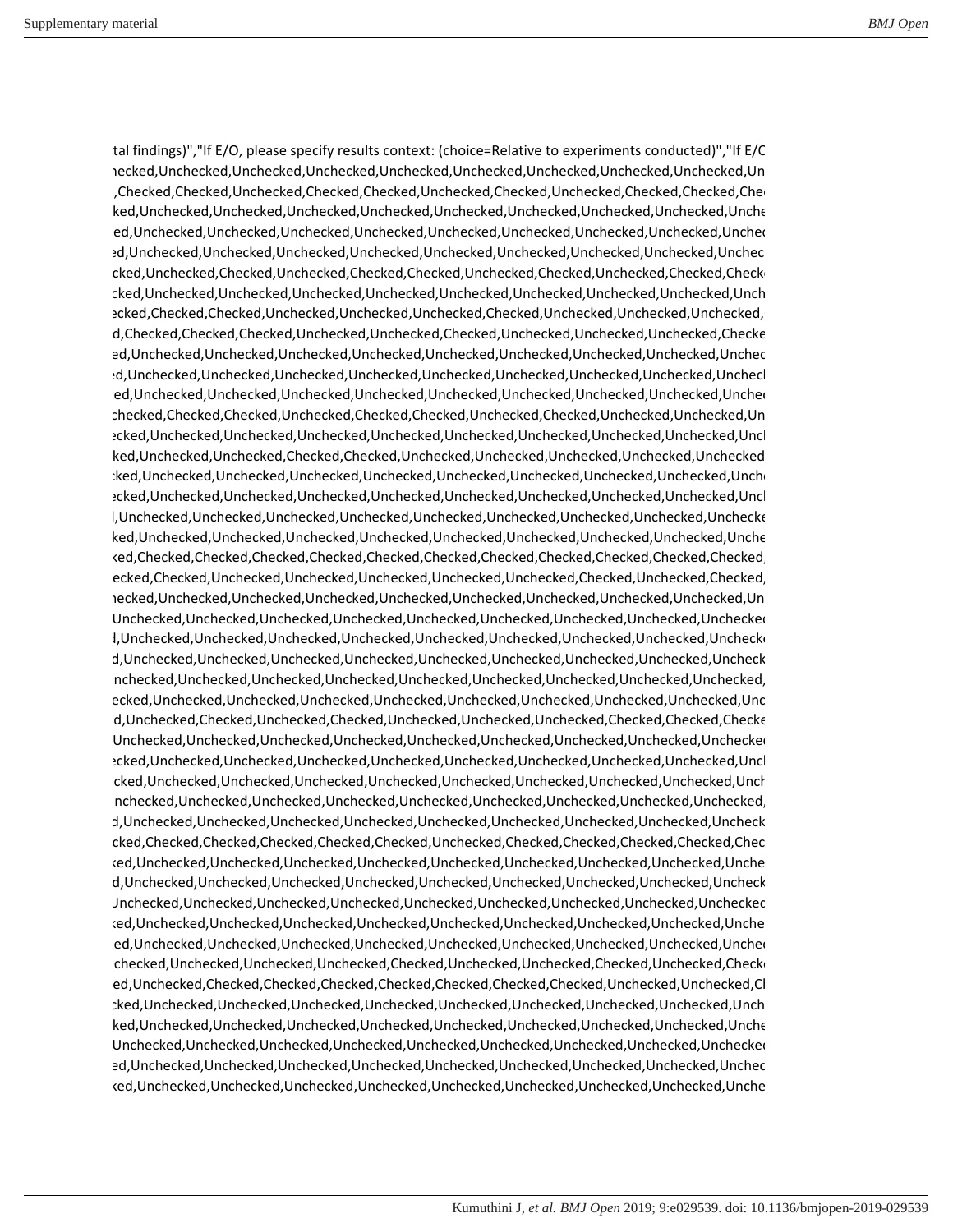,Unchecked,Checked,Unchecked,Unchecked,Checked,Checked,Unchecked,Checked,Unchecked,Unchecked,Un d,Unchecked,Unchecked,Unchecked,Unchecked,Unchecked,Unchecked,Unchecked,Unchecked,Unchecked,Un checked,Unchecked,Unchecked,Unchecked,Unchecked,Unchecked,Unchecked,Unchecked,Unchecked,Unchecke checked,Unchecked,Unchecked,Unchecked,Unchecked,Unchecked,Unchecked,Unchecked,Unchecked,Unchecked checked,Unchecked,Unchecked,Unchecked,Unchecked,Unchecked,Unchecked,Unchecked,Unchecked,Unchecke checked,Unchecked,Unchecked,Unchecked,Unchecked,Unchecked,Unchecked,Unchecked,Unchecked,Unchecke ecked,Unchecked,Unchecked,Unchecked,Unchecked,Unchecked,Unchecked,Unchecked,Unchecked,Unc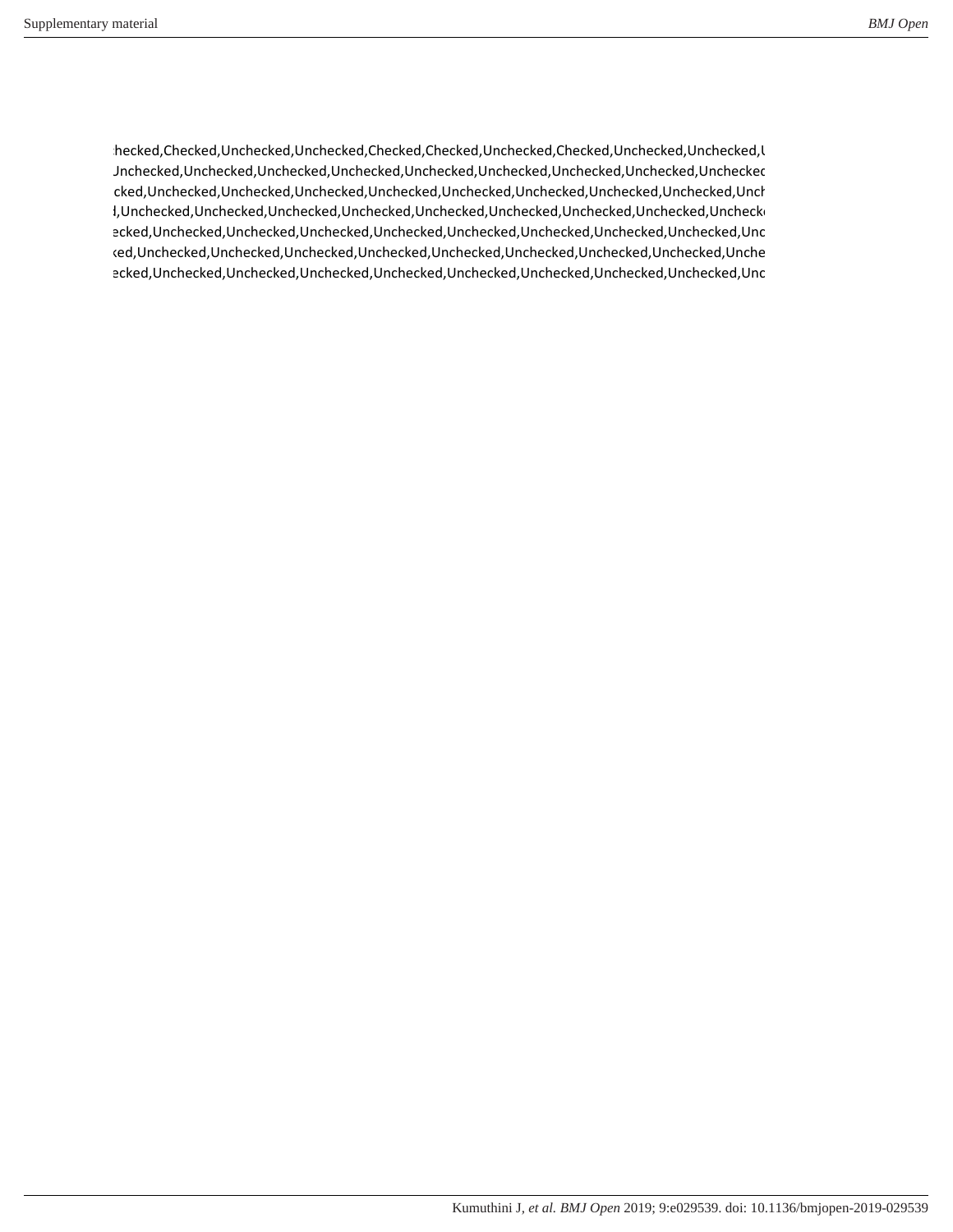), please specify results context: (choice=Relative to study aim)","If E/O, please specify results context: ( ,Unchecked,Unchecked,Unchecked,Unchecked,Unchecked,Unchecked,Unchecked,Unchecked,Unchecked,Un ed,Checked,Checked,Unchecked,Checked,Checked,Unchecked,Unchecked,Checked,Unchecked,Checked,Unchecke checked,Unchecked,Unchecked,Unchecked,Unchecked,Unchecked,Unchecked,Unchecked,Unchecked,Unchecke checked,Unchecked,Unchecked,Unchecked,Unchecked,Unchecked,Unchecked,Unchecked,Unchecked,Unchecke checked,Unchecked,Unchecked,Unchecked,Unchecked,Unchecked,Unchecked,Unchecked,Unchecked,Unchecke ed,Unchecked,Checked,Checked,Checked,Checked,Checked,Unchecked,Checked,Checked,Unchecked,Unchecked,Unchecked, checked,Unchecked,Unchecked,Unchecked,Unchecked,Unchecked,Unchecked,Unchecked,Unchecked,Unchecke d,Checked,Unchecked,Checked,Checked,Unchecked,Unchecked,Unchecked,Unchecked,Checked,Unchecke ecked,Unchecked,Unchecked,Checked,Checked,Checked,Checked,Checked,Unchecked,Checked,Checked,Unchecke checked,Unchecked,Unchecked,Unchecked,Unchecked,Unchecked,Unchecked,Unchecked,Unchecked,Unchecke checked,Unchecked,Unchecked,Unchecked,Unchecked,Unchecked,Unchecked,Unchecked,Unchecked,Unchecke checked,Unchecked,Unchecked,Unchecked,Unchecked,Unchecked,Unchecked,Unchecked,Unchecked,Unchecke ,Unchecked,Unchecked,Checked,Unchecked,Checked,Unchecked,Unchecked,Unchecked,Unchecked,Unchecke ,Unchecked,Unchecked,Unchecked,Unchecked,Unchecked,Unchecked,Unchecked,Unchecked,Unchecked,Unchecke checked,Unchecked,Unchecked,Checked,Checked,Checked,Checked,Checked,Checked,Checked,Unchecked,Unchecke checked,Unchecked,Unchecked,Unchecked,Unchecked,Unchecked,Unchecked,Unchecked,Unchecked,Unchecke ,Unchecked,Unchecked,Unchecked,Unchecked,Unchecked,Unchecked,Unchecked,Unchecked,Unchecked,Unchecke checked,Unchecked,Unchecked,Unchecked,Unchecked,Unchecked,Unchecked,Unchecked,Unchecked,Unchecke checked,Unchecked,Unchecked,Unchecked,Unchecked,Unchecked,Unchecked,Unchecked,Unchecked,Unchecke ed,Checked,Checked,Checked,Checked,Checked,Checked,Unchecked,Checked,Unchecked,,E,Unchecked,Un ed,Unchecked,Unchecked,Checked,Unchecked,Unchecked,Unchecked,Unchecked,Checked,Unchecked,Unchecke ,Unchecked,Unchecked,Unchecked,Unchecked,Unchecked,Unchecked,Unchecked,Unchecked,Unchecked,Un checked,Unchecked,Unchecked,Unchecked,Unchecked,Unchecked,Unchecked,Unchecked,Unchecked,Unchecke checked,Unchecked,Unchecked,Unchecked,Unchecked,Unchecked,Unchecked,Unchecked,Unchecked,Unchecke checked,Unchecked,Unchecked,Unchecked,Unchecked,Unchecked,Unchecked,Unchecked,Unchecked,Unchecke checked,Unchecked,Unchecked,Unchecked,Unchecked,Unchecked,Unchecked,Unchecked,Unchecked,Unchecked ,Unchecked,Unchecked,Unchecked,Unchecked,Unchecked,Unchecked,Unchecked,Unchecked,Unchecked,Unchecke ecked,Checked,Unchecked,Checked,Checked,Unchecked,Unchecked,Checked,Unchecked,Unchecked,Unchecke checked,Unchecked,Unchecked,Unchecked,Unchecked,Unchecked,Unchecked,Unchecked,Unchecked,Unchecke ,Unchecked,Unchecked,Unchecked,Unchecked,Unchecked,Unchecked,Unchecked,Unchecked,Unchecked,Unchecke ,Unchecked,Unchecked,Unchecked,Unchecked,Unchecked,Unchecked,Unchecked,Unchecked,Unchecked,Unchecke checked,Unchecked,Unchecked,Unchecked,Unchecked,Unchecked,Unchecked,Unchecked,Unchecked,Unchecked checked,Unchecked,Unchecked,Unchecked,Unchecked,Unchecked,Unchecked,Unchecked,Unchecked,Unchecke ecked,Checked,Checked,Checked,Checked,Checked,Checked,Unchecked,,E,Unchecked,Unchecked,Unchecke checked,Unchecked,Unchecked,Unchecked,Unchecked,Unchecked,Unchecked,Unchecked,Unchecked,Unchecke checked,Unchecked,Unchecked,Unchecked,Unchecked,Unchecked,Unchecked,Unchecked,Unchecked,Checked,Un checked,Unchecked,Unchecked,Unchecked,Unchecked,Unchecked,Unchecked,Unchecked,Unchecked,Unchecked checked,Unchecked,Unchecked,Unchecked,Unchecked,Unchecked,Unchecked,Unchecked,Unchecked,Unchecke checked,Unchecked,Unchecked,Unchecked,Unchecked,Unchecked,Unchecked,Unchecked,Unchecked,Unchecke ecked,Unchecked,Unchecked,Checked,Unchecked,Unchecked,Unchecked,Unchecked,Unchecked,Unchecked hecked,Checked,Unchecked,Unchecked,Checked,Unchecked,Checked,Unchecked,Checked,"Dense depo checked,Unchecked,Unchecked,Unchecked,Unchecked,Unchecked,Unchecked,Unchecked,Unchecked,Unchecke checked,Unchecked,Unchecked,Unchecked,Unchecked,Unchecked,Unchecked,Unchecked,Unchecked,Unchecke checked,Unchecked,Unchecked,Unchecked,Unchecked,Unchecked,Unchecked,Unchecked,Unchecked,Unchecke checked,Unchecked,Unchecked,Unchecked,Unchecked,Unchecked,Unchecked,Unchecked,Unchecked,Unchecke checked,Unchecked,Unchecked,Unchecked,Unchecked,Unchecked,Unchecked,Unchecked,Unchecked,Unchecke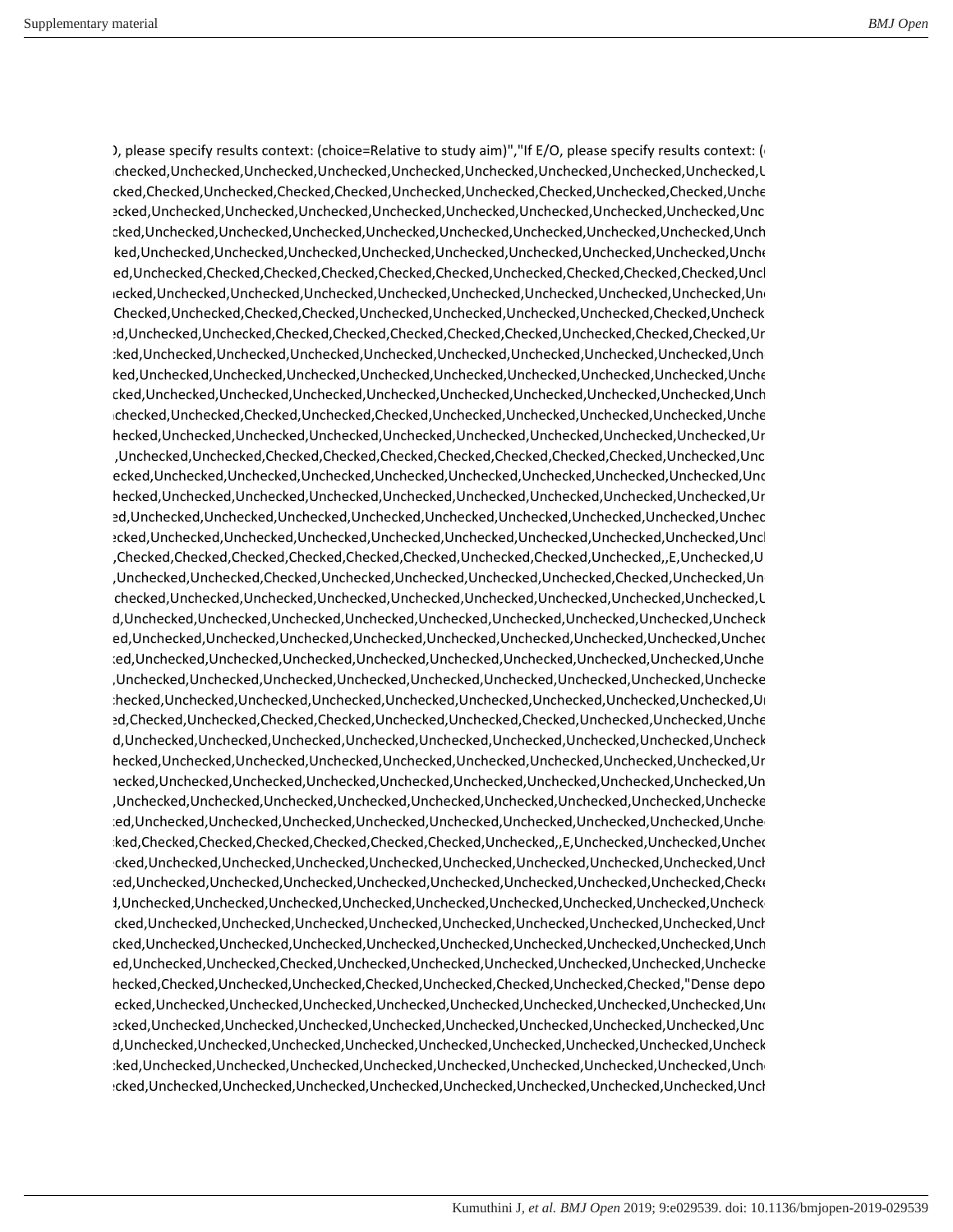d,Unchecked,Unchecked,Checked,Unchecked,Checked,Checked,Checked,Checked,Checked,Unchecked,Unchecke checked,Unchecked,Unchecked,Unchecked,Unchecked,Unchecked,Unchecked,Unchecked,Unchecked,Unchecke ,Unchecked,Unchecked,Unchecked,Unchecked,Unchecked,Unchecked,Unchecked,Unchecked,Unchecked,Unchecke checked,Unchecked,Unchecked,Unchecked,Unchecked,Unchecked,Unchecked,Unchecked,Unchecked,Unchecke ,Unchecked,Unchecked,Unchecked,Unchecked,Unchecked,Unchecked,Unchecked,Unchecked,Unchecked,Unchecke checked,Unchecked,Unchecked,Unchecked,Unchecked,Unchecked,Unchecked,Unchecked,Unchecked,Unchecke ,Unchecked,Unchecked,Unchecked,Unchecked,Unchecked,Unchecked,Unchecked,Unchecked,Unchecked,Unchecke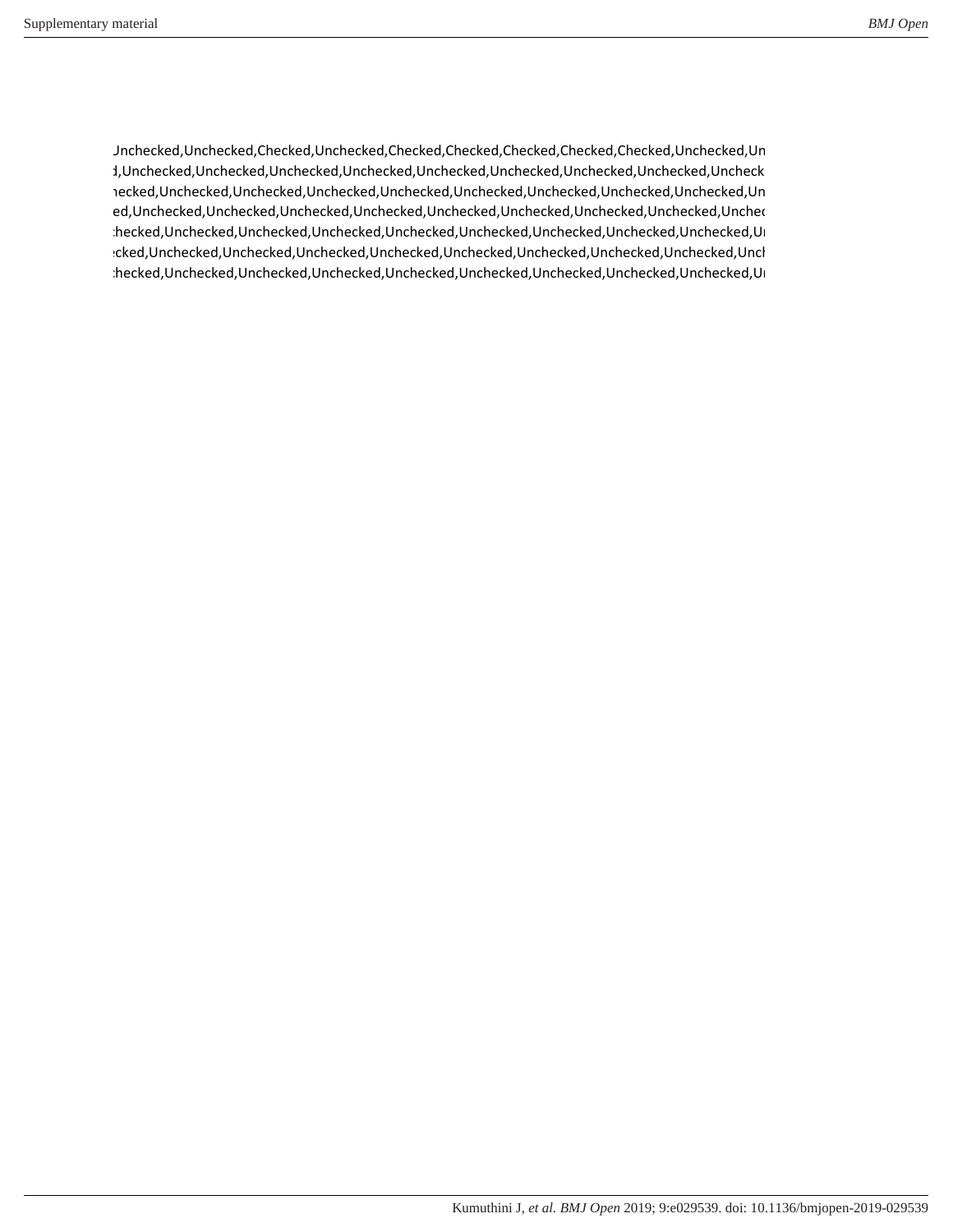choice=Relative to tertiary data-analyses)","If E/O, please specify results context: (choice=All)","If E/O, p d,Unchecked,Unchecked,Unchecked,Checked,Unchecked,,E,Checked,Checked,Checked,Checked,Checked,Ch ecked,Checked,"Never diagnosed several of these conditions",O,Unchecked,Unchecked,Unchecked,Unchecked,Unchecked,Unchecked,Unchecked,Unchecked,Unchecked,Unchecked,Unchecked,Unchecked,Unchecked,Unchecked,Unchecked,Unchecked, ,Unchecked,Unchecked,Unchecked,Unchecked,Checked,Unchecked,,E,Unchecked,Unchecked,Unchecked,Unchecke checked,Unchecked,Unchecked,Unchecked,Unchecked,,,Unchecked,Unchecked,Unchecked,Unchecked,Unchecke ecked,Unchecked,Unchecked,Unchecked,Unchecked,,,Unchecked,Unchecked,Unchecked,Unchecked,Unchecked,Un hecked,,E,Unchecked,Checked,Unchecked,Checked,Checked,Checked,Checked,Checked,Checked,Unche ,Unchecked,Unchecked,Unchecked,Unchecked,Checked,Unchecked,,E,Unchecked,Unchecked,Unchecked,Un checked,Unchecked,,E,Checked,Checked,Unchecked,Checked,Checked,Checked,Checked,Checked,Checked,Un ed,Unchecked,Unchecked,,E,Unchecked,Unchecked,Unchecked,Unchecked,Unchecked,Unchecked,Unchecked checked,Unchecked,Unchecked,Unchecked,Checked,Unchecked,,E,Unchecked,Unchecked,Unchecked,Unchecke checked,Unchecked,Unchecked,Unchecked,Unchecked,,,Unchecked,Unchecked,Unchecked,Unchecked,Unchecke checked,Unchecked,Unchecked,Unchecked,Checked,Unchecked,,E,Unchecked,Unchecked,Unchecked,Unchecke checked,Unchecked,Unchecked,Unchecked,,E,Unchecked,Checked,Unchecked,Checked,Unchecked,Unchecke ,Unchecked,Unchecked,Unchecked,Unchecked,Checked,Unchecked,,E,Unchecked,Unchecked,Unchecked,Un ,Unchecked,Checked,Unchecked,,E,Unchecked,Checked,Unchecked,Checked,Checked,Checked,Checked,Check ,Unchecked,Unchecked,Unchecked,Unchecked,Checked,Unchecked,,E,Unchecked,Unchecked,Unchecked,Unchecke ,Unchecked,Unchecked,Unchecked,Unchecked,Checked,Unchecked,,E,Unchecked,Unchecked,Unchecked,Un checked,Unchecked,Unchecked,Unchecked,Unchecked,,E,Unchecked,Unchecked,Unchecked,Unchecked,Unchecke ,Unchecked,Unchecked,Unchecked,Unchecked,Unchecked,,,Unchecked,Unchecked,Unchecked,Unchecked,Un ed,Unchecked,Unchecked,Unchecked,Unchecked,Unchecked,Unchecked,Unchecked,Unchecked,Checked,Check ,Unchecked,Unchecked,,E,Unchecked,Unchecked,Unchecked,Unchecked,Unchecked,Unchecked,Unchecked,Un d,Unchecked,Unchecked,Unchecked,Unchecked,Checked,Unchecked,,E,Unchecked,Unchecked,Unchecked,Un ced,Unchecked,Unchecked,Checked,Checked,"ciliopathies, cystic kidney disease, familial hypertension", checked,Unchecked,Unchecked,Checked,Unchecked,,E,Unchecked,Unchecked,Unchecked,Unchecked,Unchecke checked,Unchecked,Unchecked,Checked,Unchecked,,E,Unchecked,Unchecked,Unchecked,Unchecked,Unchecke checked,Unchecked,Unchecked,Unchecked,Unchecked,,,Unchecked,Unchecked,Unchecked,Unchecked,Unchecke ,Unchecked,Unchecked,Unchecked,Unchecked,Checked,Unchecked,,E,Unchecked,Checked,Unchecked,Check checked,Unchecked,,O,Checked,Checked,Checked,Checked,Unchecked,Unchecked,Checked,Checked,Checked,Ch checked,Unchecked,Unchecked,Checked,Unchecked,,E,Unchecked,Unchecked,Unchecked,Unchecked,Unchecke ,Unchecked,Unchecked,Unchecked,Unchecked,Checked,Unchecked,,E,Unchecked,Checked,Unchecked,Check ,Unchecked,Unchecked,Unchecked,Unchecked,Checked,Unchecked,,E,Unchecked,Unchecked,Unchecked,Un checked,Unchecked,Unchecked,Unchecked,Unchecked,,,Unchecked,Unchecked,Unchecked,Unchecked,Unchecke checked,Unchecked,Unchecked,Checked,Unchecked,,E,Unchecked,Unchecked,Unchecked,Unchecked,Unchecke checked,Unchecked,Unchecked,Unchecked,Unchecked,Unchecked,Unchecked,Checked,Unchecked,,O,Uncheck ,Unchecked,Unchecked,Unchecked,Unchecked,Checked,Unchecked,,E,Unchecked,Unchecked,Unchecked,Unchecke ecked,Unchecked,,E,Checked,Checked,Checked,Checked,Checked,Checked,Checked,Checked,Checked,Check checked,Unchecked,Unchecked,Checked,Unchecked,,E,Unchecked,Unchecked,Unchecked,Unchecked,Unchecke ,Unchecked,Unchecked,Unchecked,Unchecked,Unchecked,,,Unchecked,Unchecked,Unchecked,Unchecked,Un checked,Unchecked,Unchecked,Unchecked,Checked,Unchecked,,E,Unchecked,Unchecked,Unchecked,Unchecke checked,Unchecked,Unchecked,Unchecked,Unchecked,,E,Unchecked,Checked,Unchecked,Checked,Checked,Ch eposit disease, C3 Glomerulopathies, Atypical HUS",E,Unchecked,Checked,Unchecked,Checked,Unchecked,Un ,Unchecked,Unchecked,Unchecked,Unchecked,Unchecked,,,Unchecked,Unchecked,Unchecked,Unchecked,Un ,Unchecked,Unchecked,Unchecked,Unchecked,Unchecked,,,Unchecked,Unchecked,Unchecked,Unchecked,Un checked,Unchecked,Unchecked,Checked,Unchecked,,E,Unchecked,Unchecked,Unchecked,Unchecked,Unchecke checked,Unchecked,Unchecked,Checked,Unchecked,,O,Unchecked,Checked,Unchecked,Checked,Checked,Ch ,Unchecked,Unchecked,Unchecked,Unchecked,Checked,Unchecked,,E,Unchecked,Unchecked,Unchecked,Unchecke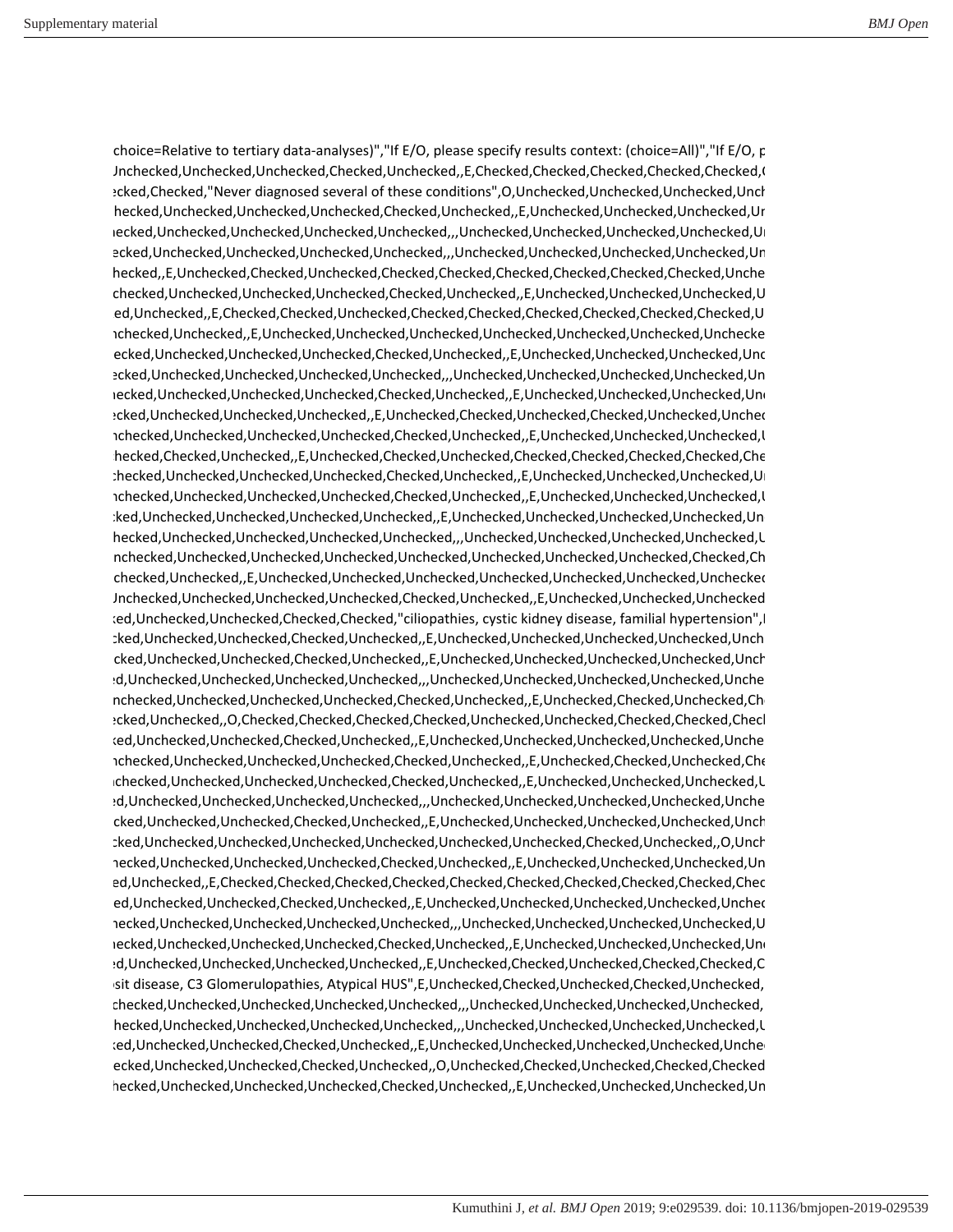,Unchecked,Unchecked,Unchecked,,E,Unchecked,Checked,Unchecked,Checked,Checked,Checked,Checked,Ch ed,Unchecked,Unchecked,Checked,Unchecked,,E,Unchecked,Unchecked,Unchecked,Unchecked,Unchec ,Unchecked,Unchecked,Unchecked,Unchecked,Checked,Unchecked,,E,Unchecked,Unchecked,Unchecked,Un checked,Unchecked,Unchecked,Checked,Unchecked,,E,Unchecked,Unchecked,Unchecked,Unchecked,Unchecke ,Unchecked,Unchecked,Unchecked,Unchecked,Unchecked,Checked,"clinical diagnoses ",E,Unchecked,Unchecke ,Unchecked,Unchecked,Unchecked,Unchecked,Checked,Unchecked,,E,Unchecked,Checked,Unchecked,Checked,Ch ,Unchecked,Unchecked,Unchecked,Unchecked,Unchecked,,,Unchecked,Unchecked,Unchecked,Unchecked,Un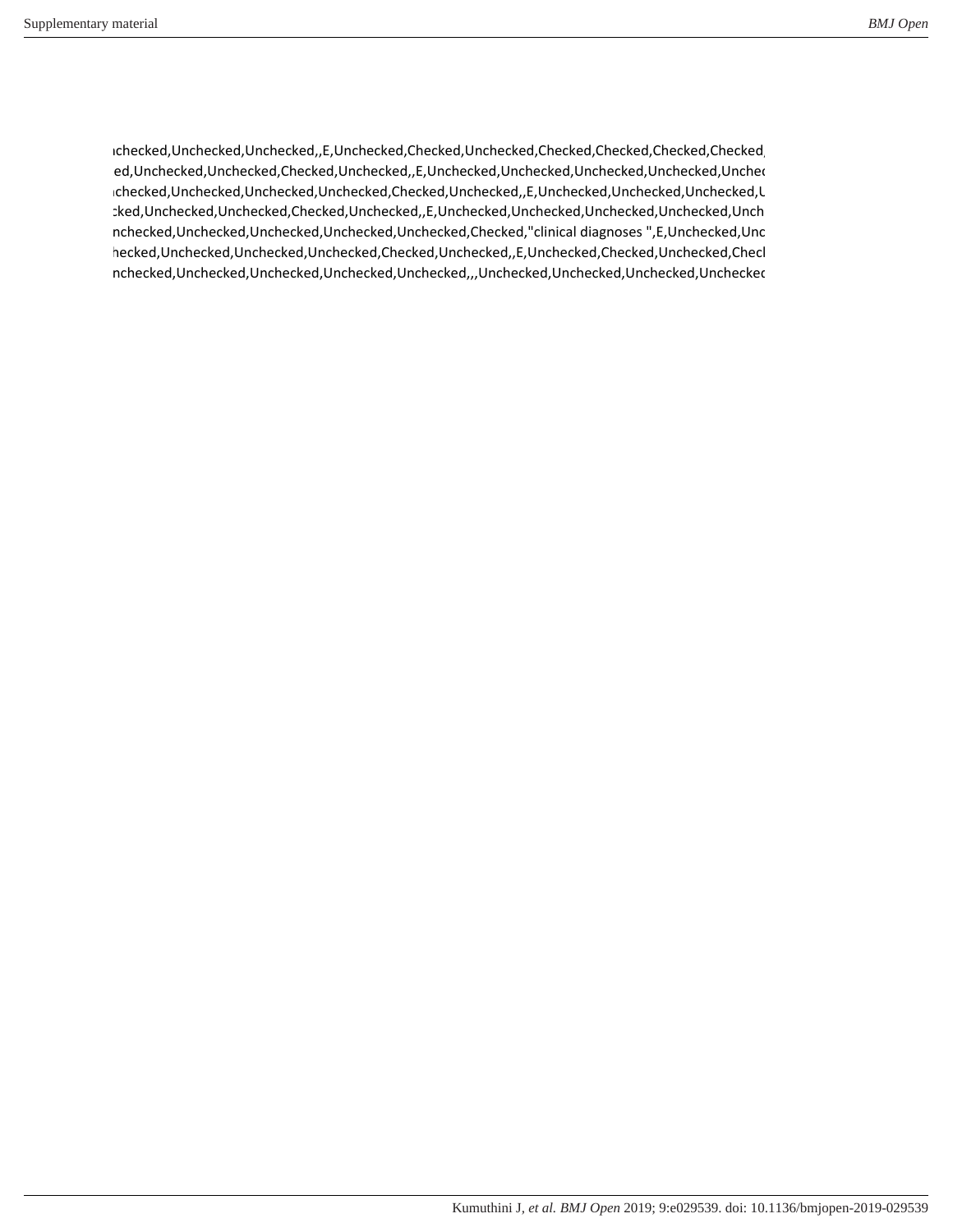Dease specify results context: (choice=Other)","Specify 'Other':","Raw Data Files (location and access level) ed,Checked,Checked,Checked,Checked,Checked,Unchecked,,E,Checked,Checked,Checked,Checked,Unchecke ,Unchecked,Unchecked,Unchecked,Unchecked,Unchecked,Unchecked,Unchecked,Checked,"Family /relatives ,Unchecked,Unchecked,Unchecked,Unchecked,Unchecked,Unchecked,Checked,Unchecked,,E,Unchecked,Un ,Unchecked,Unchecked,Unchecked,Unchecked,Unchecked,Unchecked,Unchecked,,,Unchecked,Unchecked,Un ,Unchecked,Unchecked,Unchecked,Unchecked,Unchecked,Unchecked,Unchecked,,,Unchecked,Unchecked,Un checked,Unchecked,,O,Checked,Unchecked,Checked,Unchecked,Unchecked,,NA,Unchecked,Unchecked,Unchecke ,Unchecked,Unchecked,Unchecked,Unchecked,Unchecked,Unchecked,Checked,Unchecked,,E,Unchecked,Un ed,Unchecked,Unchecked,,E,Checked,Checked,Checked,Checked,Unchecked,,E,Checked,Checked,Checked,Ch d,Unchecked,Unchecked,Checked,Unchecked,,E,Unchecked,Unchecked,Unchecked,Checked,Uncheckec ,Unchecked,Unchecked,Unchecked,Unchecked,Unchecked,Unchecked,Checked,Unchecked,,O,Unchecked,Un ,Unchecked,Unchecked,Unchecked,Unchecked,Unchecked,Unchecked,Unchecked,,,Unchecked,Unchecked,Un ,Unchecked,Unchecked,Unchecked,Unchecked,Unchecked,Unchecked,Checked,Unchecked,,O,Unchecked,Un checked,Checked,Checked,Unchecked,Unchecked,Unchecked,,O,Unchecked,Unchecked,Unchecked,Checked,Un d,Unchecked,Unchecked,Unchecked,Unchecked,Unchecked,Unchecked,Checked,Unchecked,,E,Unchecked,Un ed,Unchecked,Unchecked,Unchecked,Unchecked,E,Checked,Unchecked,Unchecked,O,Checked,O,Checked, ,Unchecked,Unchecked,Unchecked,Unchecked,Unchecked,Unchecked,Checked,Unchecked,,E,Unchecked,Un d,Unchecked,Unchecked,Unchecked,Unchecked,Unchecked,Unchecked,Checked,Unchecked,,E,Unchecked,Un ,Unchecked,Unchecked,Unchecked,Unchecked,Unchecked,Checked,Unchecked,,E,Checked,Checked,Checked,Un d,Unchecked,Unchecked,Unchecked,Unchecked,Unchecked,Unchecked,Unchecked,,,Unchecked,Unchecked lecked,"all of above plus child if proband an adult", E, Unchecked, Unchecked, Unchecked, Checked, Unchec d,Unchecked,Unchecked,Checked,Unchecked,E,Unchecked,Unchecked,Unchecked,Unchecked,Unchecked l,Unchecked,Unchecked,Unchecked,Unchecked,Unchecked,Unchecked,Checked,Unchecked,,O,Uncheck ",E,Checked,Checked,Checked,Checked,Checked,Checked,Checked,Checked,Checked,Unchecked,Unchecke checked,Unchecked,Unchecked,Unchecked,Unchecked,Checked,Unchecked,,E,Unchecked,Unchecked,Unchecke checked,Unchecked,Unchecked,Unchecked,Unchecked,Checked,Unchecked,,O,Unchecked,Unchecked,Unchecke checked,Unchecked,Unchecked,Unchecked,Unchecked,Unchecked,Unchecked,,,Unchecked,Unchecked,Unchecke ,Checked,Checked,Checked,Checked,Checked,Unchecked,Unchecked,Unchecked,,E,Unchecked,Unchecked,Un ked,Checked,Unchecked,,O,Checked,Checked,Checked,Unchecked,Unchecked,,O,Checked,Checked,Unc checked,Unchecked,Unchecked,Unchecked,Unchecked,Checked,Unchecked,,E,Unchecked,Unchecked,Unchecke ,Checked,Unchecked,Unchecked,Checked,Checked,Unchecked,Unchecked,Unchecked,,O,Unchecked,Unchecke d,Unchecked,Unchecked,Unchecked,Unchecked,Unchecked,Unchecked,Checked,Unchecked,,E,Unchecked,Un checked,Unchecked,Unchecked,Unchecked,Unchecked,Unchecked,Unchecked,,,Unchecked,Unchecked,Unchecke checked,Unchecked,Unchecked,Unchecked,Unchecked,Checked,Unchecked,,E,Unchecked,Unchecked,Unchecke ,,O,Unchecked,Unchecked,Unchecked,Checked,Unchecked,,O,Unchecked,Unchecked,Unchecked,Unchecked,Unchecke ,Unchecked,Unchecked,Unchecked,Unchecked,Unchecked,Unchecked,Checked,Unchecked,,E,Unchecked,Un ecked,Unchecked,,E,Unchecked,Unchecked,Unchecked,Checked,Unchecked,,E,Unchecked,Unchecked,Unchecke checked,Unchecked,Unchecked,Unchecked,Unchecked,Checked,Unchecked,,E,Unchecked,Unchecked,Unchecke ,Unchecked,Unchecked,Unchecked,Unchecked,Unchecked,Unchecked,Unchecked,,,Unchecked,Unchecked,Un ,Unchecked,Unchecked,Unchecked,Unchecked,Unchecked,Unchecked,Checked,Unchecked,,E,Unchecked,Un ed,Checked,Unchecked,Checked,Unchecked,Unchecked,Unchecked,,E,Checked,Checked,Checked,Unchecked d,Unchecked,Checked,Checked,Unchecked,Unchecked,Unchecked,,E,Checked,Checked,Checked,Checked,Un d,Unchecked,Unchecked,Unchecked,Unchecked,Unchecked,Unchecked,Unchecked,,,Unchecked,Unchecked d,Unchecked,Unchecked,Unchecked,Unchecked,Unchecked,Unchecked,Unchecked,,,Unchecked,Unchecked checked,Unchecked,Unchecked,Unchecked,Unchecked,Checked,Unchecked,,E,Unchecked,Unchecked,Unchecke l,Checked,Checked,Checked,Unchecked,Unchecked,Unchecked,,E,Unchecked,Unchecked,Unchecked,Ch ,Unchecked,Unchecked,Unchecked,Unchecked,Unchecked,Unchecked,Checked,Unchecked,,E,Unchecked,Un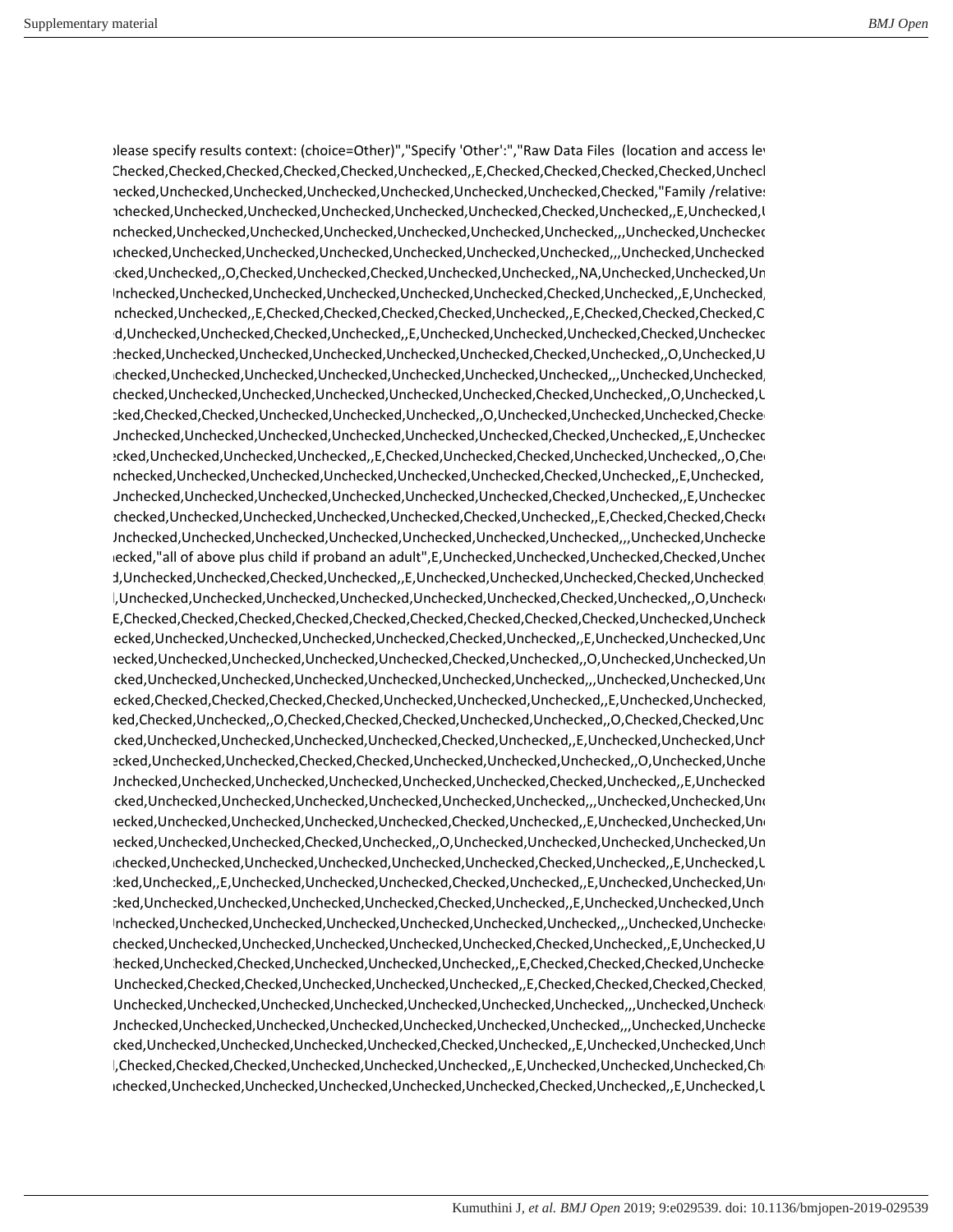ed,Checked,Unchecked,Unchecked,Unchecked,,E,Unchecked,Unchecked,Unchecked,Checked,Unchecked,,E,Checke checked,Unchecked,Unchecked,Unchecked,Unchecked,Checked,Unchecked,,E,Unchecked,Unchecked,Unchecke d,Unchecked,Unchecked,Unchecked,Unchecked,Unchecked,Unchecked,Checked,Unchecked,,E,Unchecked,Un checked,Unchecked,Unchecked,Unchecked,Unchecked,Checked,Unchecked,,E,Unchecked,Unchecked,Unchecke :hecked,Unchecked,Unchecked,Unchecked,Unchecked,Unchecked,Unchecked,Unchecked,Checked,Unch ecked,Checked,Checked,Checked,Checked,Unchecked,Unchecked,Unchecked,,E,Unchecked,Unchecked,Unchecke checked,Unchecked,Unchecked,Unchecked,Unchecked,Unchecked,Unchecked,Unchecked,,,Unchecked,Unchecke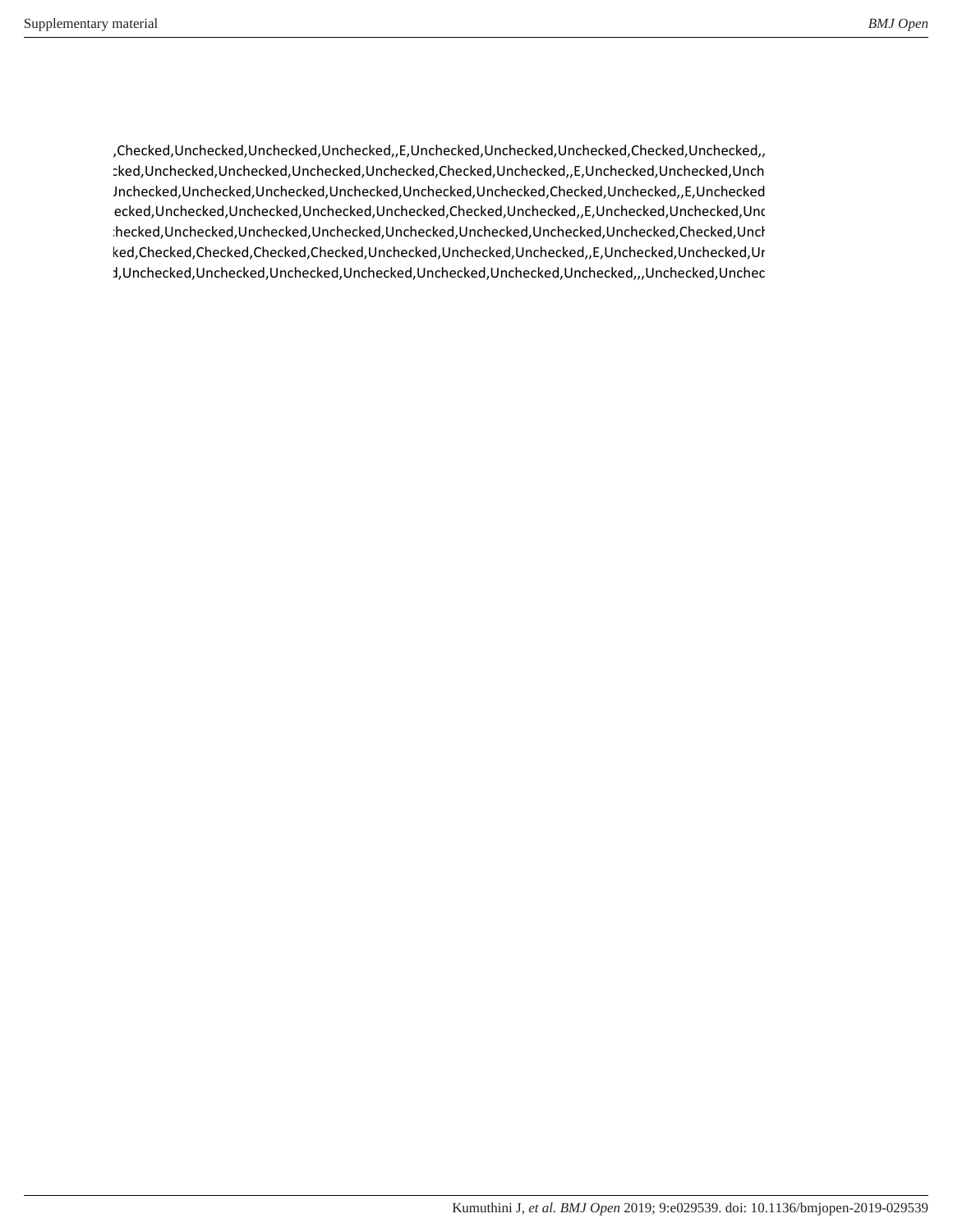vel)","Missing Data","Are there any additional E/O items you might include under this field? Please provide to checked,,E,Unchecked,Unchecked,Unchecked,Unchecked,Unchecked,Unchecked,Checked,Unchecked,,O,Checke s often not known",NA,Unchecked,Unchecked,Unchecked,Unchecked,Unchecked,,NA,Unchecked,Unche ed,Unchecked,Unchecked,Checked,Unchecked,,E,Unchecked,Unchecked,Unchecked,Unchecked,Unchecked,Un checked,Unchecked,Unchecked,Unchecked,,,Unchecked,Unchecked,Unchecked,Unchecked,Unchecked,Unchecke checked,Unchecked,Unchecked,Unchecked,,,Unchecked,Unchecked,Unchecked,Unchecked,Unchecked,Unchecke ,Unchecked,Unchecked,Unchecked,Unchecked,Unchecked,Unchecked,,O,Unchecked,Unchecked,Unchecked ed,Unchecked,Unchecked,Checked,Unchecked,,E,Unchecked,Unchecked,Unchecked,Unchecked,Unchecked ed,Checked,Checked,Checked,Checked,Unchecked,,E,Checked,Checked,Checked,Checked,Checked,Checked,Ch checked,,E,Unchecked,Unchecked,Unchecked,Unchecked,Unchecked,Unchecked,Checked,Unchecked,,O,Uncheck ed,Unchecked,Unchecked,Checked,Unchecked,,E,Unchecked,Unchecked,Unchecked,Unchecked,Unchecked,Un checked,Unchecked,Unchecked,Unchecked,,,Unchecked,Unchecked,Unchecked,Unchecked,Unchecked,Unchecke ed,Unchecked,Unchecked,Checked,Unchecked,,E,Unchecked,Unchecked,Unchecked,Unchecked,Unchecked,Un d,Unchecked,,E,Checked,Checked,Unchecked,Checked,Unchecked,Unchecked,Onchecked,,O,C ecked,Unchecked,Unchecked,Checked,Unchecked,,E,Unchecked,Unchecked,Unchecked,Unchecked,Unchecked ,,O,Checked,Checked,Checked,Checked,Unchecked,Unchecked,Unchecked,Unchecked,,E,Unchecked,Unchecked,Ch ed,Unchecked,Unchecked,Checked,Unchecked,,E,Unchecked,Unchecked,Unchecked,Unchecked,Unchecked,Un ecked,Unchecked,Unchecked,Checked,Unchecked,,E,Unchecked,Unchecked,Unchecked,Unchecked,Unchecked ecked,Unchecked,Unchecked,,O,Unchecked,Unchecked,Unchecked,Unchecked,Unchecked,Unchecked,Check checked,Unchecked,Unchecked,Unchecked,,,Unchecked,Unchecked,Unchecked,Unchecked,Unchecked,Unchecke cked,,O,Checked,Checked,Unchecked,Unchecked,Unchecked,Checked,Unchecked,Checked,"Gout, other checked,,E,Unchecked,Unchecked,Unchecked,Unchecked,Unchecked,Unchecked,Checked,Unchecked,,E,Uncheck ecked,Unchecked,Unchecked,Checked,Unchecked,,E,Unchecked,Unchecked,Unchecked,Unchecked,Unchecke checked,,E,Unchecked,Unchecked,Unchecked,Checked,Unchecked,,E,Unchecked,Checked,Checked,Unchecked ,Unchecked,Checked,Unchecked,,E,Unchecked,Unchecked,Unchecked,Unchecked,Unchecked,Unchecked,Check ,Unchecked,Checked,Unchecked,,E,Unchecked,Unchecked,Unchecked,Unchecked,Unchecked,Unchecked,Ch ,Unchecked,Unchecked,Unchecked,,,Unchecked,Unchecked,Unchecked,Unchecked,Unchecked,Unchecked,Un checked,Unchecked,Checked,Unchecked,,E,Unchecked,Unchecked,Unchecked,Unchecked,Unchecked,Unchecked hecked,Unchecked,Unchecked,Unchecked,Unchecked,Unchecked,O,Unchecked,Unchecked,Unchecked ,Unchecked,Checked,Unchecked,,E,Unchecked,Unchecked,Unchecked,Unchecked,Unchecked,Unchecked,Check checked,Unchecked,Checked,Unchecked,,E,Checked,Checked,Unchecked,Unchecked,Unchecked,Checked,Un ed,Unchecked,Unchecked,Checked,Unchecked,,E,Unchecked,Unchecked,Unchecked,Unchecked,Unchecked ,Unchecked,Unchecked,Unchecked,,,Unchecked,Unchecked,Unchecked,Unchecked,Unchecked,Unchecked,Un ,Unchecked,Checked,Unchecked,,E,Unchecked,Unchecked,Unchecked,Unchecked,Unchecked,Unchecked,Ch ,Unchecked,Unchecked,Checked,Unchecked,,O,Unchecked,Unchecked,Unchecked,Unchecked,Unchecked,Un ed,Unchecked,Unchecked,Checked,Unchecked,,E,Unchecked,Unchecked,Unchecked,Unchecked,Unchecked,Un ,Unchecked,Unchecked,Unchecked,Unchecked,Checked,Unchecked,,E,Unchecked,Unchecked,Unchecked,Un ecked,Checked,Unchecked,,E,Unchecked,Unchecked,Unchecked,Unchecked,Unchecked,Che d,Unchecked,Unchecked,Unchecked,,Unchecked,Unchecked,Unchecked,Unchecked,Unchecked,Unchecked,Unchecked,Unchec ed,Unchecked,Unchecked,Checked,Unchecked,,E,Unchecked,Unchecked,Unchecked,Unchecked,Unchecked,Un d,Unchecked,,E,Unchecked,Checked,Checked,Checked,Unchecked,Unchecked,Unchecked,E,Checked,Unchecked,,E,Checked, ed,Unchecked,,E,Checked,Checked,Checked,Checked,Checked,Unchecked,Checked,Unchecked,,E,Unchecked,Un ed,Unchecked,Unchecked,Unchecked,,Unchecked,Unchecked,Unchecked,Unchecked,Unchecked,Unche checked,Unchecked,Unchecked,Unchecked,,,Unchecked,Unchecked,Unchecked,Unchecked,Unchecked,Unchecke checked,Checked,Unchecked,,E,Unchecked,Unchecked,Unchecked,Unchecked,Unchecked,Unchecked,Check ,Checked,Unchecked,,E,Checked,Checked,Unchecked,Checked,Unchecked,Checked,Unchecked,Unchecked,,E,Unch ed,Unchecked,Unchecked,Checked,Unchecked,,E,Unchecked,Unchecked,Unchecked,Unchecked,Unchecked,Un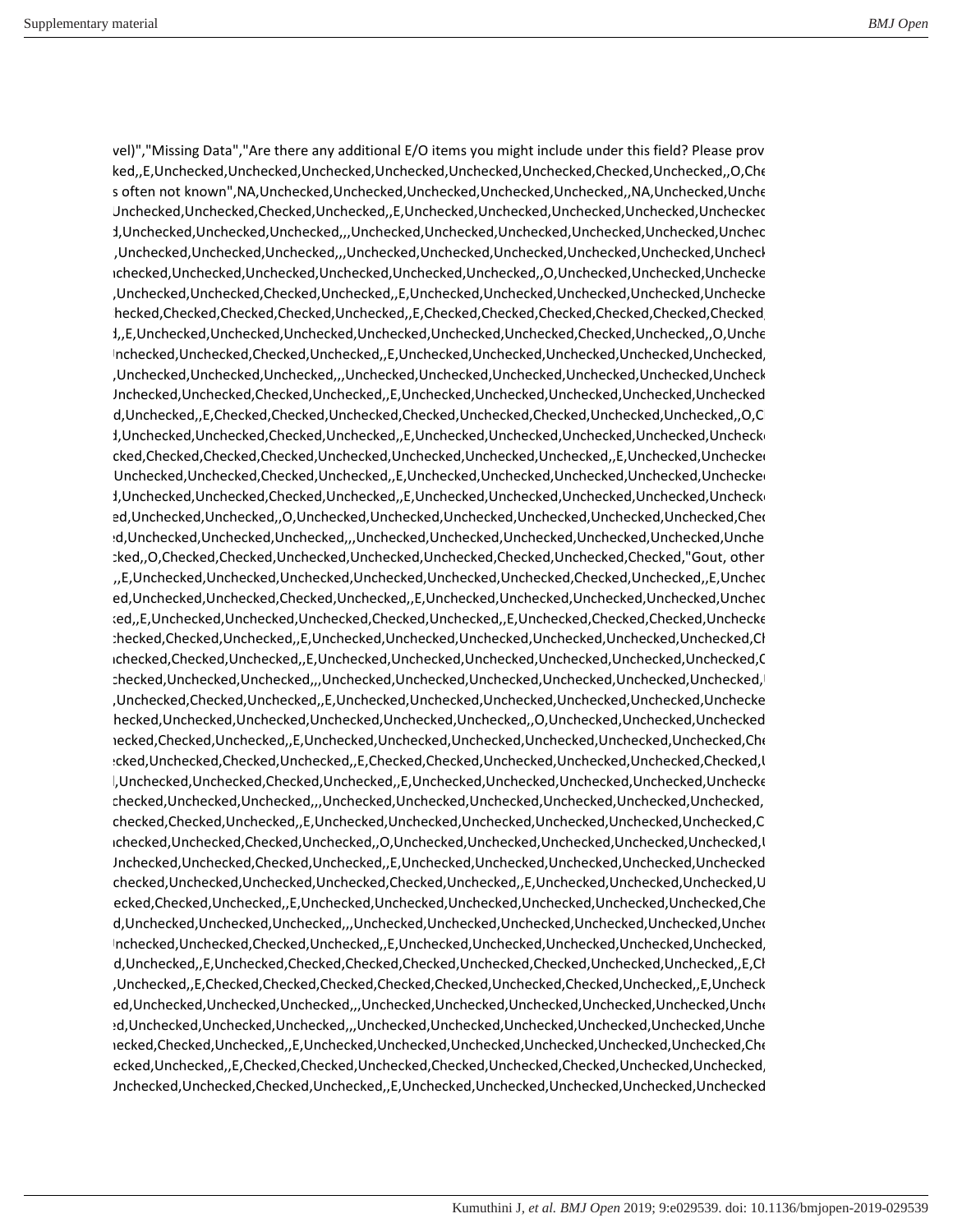d,,E,Checked,Checked,Checked,Checked,Checked,Checked,Checked,Unchecked,,E,Unchecked,Unchecked,Un checked,Checked,Unchecked,,E,Unchecked,Unchecked,Unchecked,Unchecked,Unchecked,Unchecked,Check l,Unchecked,Unchecked,Checked,Unchecked,,E,Checked,Checked,Unchecked,Checked,Unchecked,Checl ,Unchecked,Checked,Unchecked,,O,Checked,Checked,Unchecked,Unchecked,Unchecked,Checked,Unchecked ed,Unchecked,,E,Unchecked,Unchecked,Unchecked,Checked,Unchecked,,E,Unchecked,Unchecked,Unchecked,Un ,Unchecked,Checked,Unchecked,,E,Checked,Checked,Unchecked,Checked,Unchecked,Checked,Unchecked,Un checked,Unchecked,Unchecked,Unchecked,,,Unchecked,Unchecked,Unchecked,Unchecked,Unchecked,Unchecke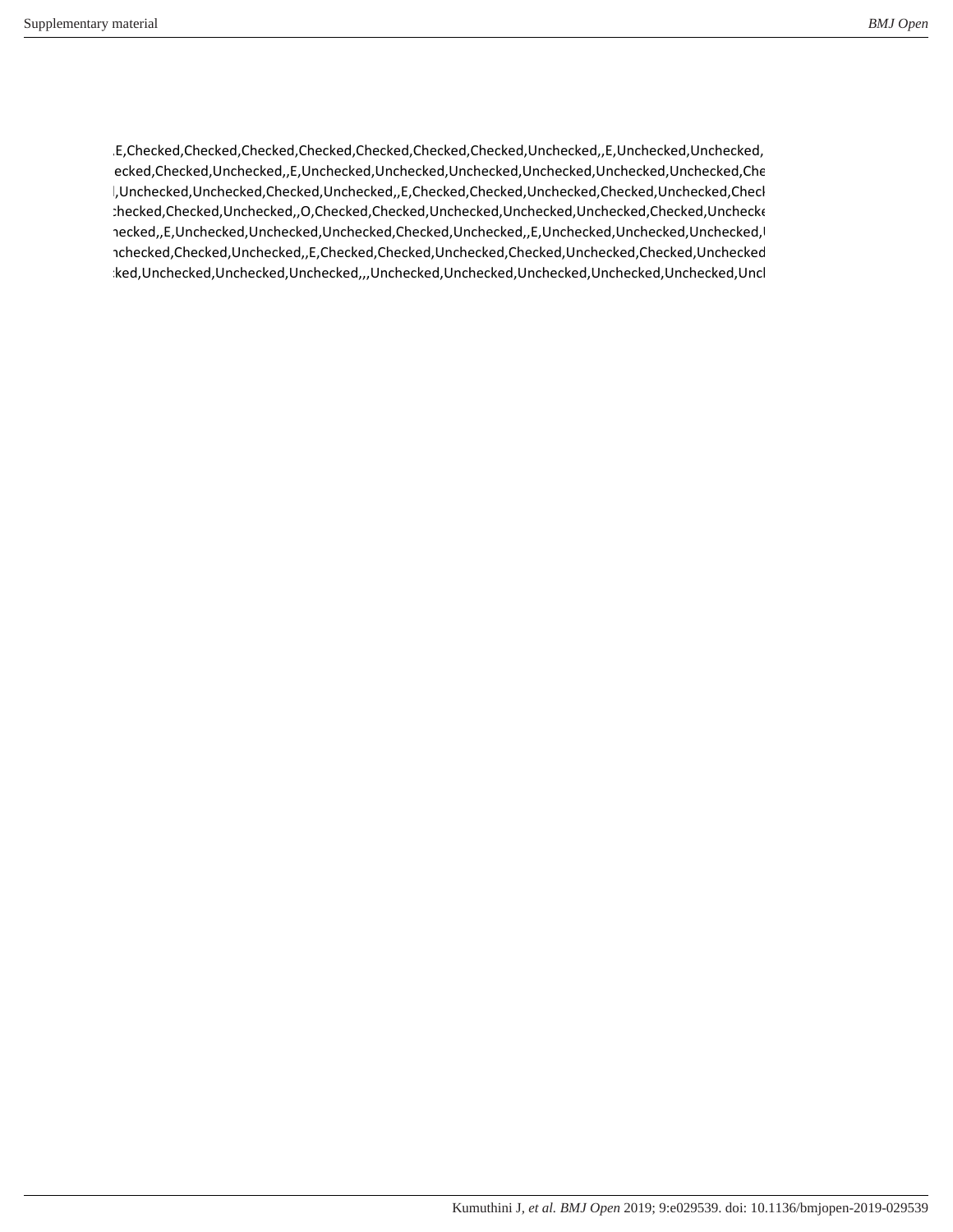ide reasoning for your choices. If need be, also provide commentary on the previously listed items.","Is ,,O,Checked,Checked,Checked,Checked,Checked,Checked,Checked,Checked,Checked,Unchecked,,O,Unchecked,Ch checked,Unchecked,Unchecked,Unchecked,Unchecked,Unchecked,Unchecked,,O,Unchecked,Unchecked,Un checked,Unchecked,Checked,Unchecked,,E,Unchecked,Unchecked,Unchecked,Unchecked,Unchecked,Unchecked checked,Unchecked,Unchecked,,,Unchecked,Unchecked,Unchecked,Unchecked,Unchecked,Unchecked,Unchecke checked,Unchecked,Unchecked,,,Unchecked,Unchecked,Unchecked,Unchecked,Unchecked,Unchecked,Unchecke checked,Unchecked,Unchecked,Unchecked,Unchecked,Unchecked,Unchecked,Checked,"cardiac or other organ checked,Unchecked,Checked,Unchecked,,E,Unchecked,Unchecked,Unchecked,Unchecked,Unchecked,Unchecke ed,Checked,Checked,Checked,Unchecked,,E,Unchecked,Checked,Checked,Checked,Unchecked,Unchecked,Ch ,,O,Unchecked,Unchecked,Unchecked,Unchecked,Unchecked,Unchecked,Unchecked,Unchecked,Unchecked,Unchecke checked,Unchecked,Checked,Unchecked,,E,Unchecked,Unchecked,Unchecked,Unchecked,Unchecked,Unchecked checked,Unchecked,Unchecked,,,Unchecked,Unchecked,Unchecked,Unchecked,Unchecked,Unchecked,Unchecke checked,Unchecked,Checked,Unchecked,,E,Unchecked,Unchecked,Unchecked,Unchecked,Unchecked,Unchecked ,,O,Checked,Unchecked,Checked,Checked,Checked,Checked,Checked,Unchecked,Unchecked,Unchecked,,O,Unch checked,Unchecked,Checked,Unchecked,,E,Unchecked,Unchecked,Unchecked,Unchecked,Unchecked,Unchecke checked,Checked,Checked,Checked,Checked,Checked,Unchecked,Unchecked,Unchecked,,E,Checked,Unchecked checked,Unchecked,Checked,Unchecked,,E,Unchecked,Unchecked,Unchecked,Unchecked,Unchecked,Unchecke checked,Unchecked,Checked,Unchecked,,E,Unchecked,Unchecked,Unchecked,Unchecked,Unchecked,Unchecke ,Checked,Unchecked,,E,Unchecked,Unchecked,Unchecked,Unchecked,Unchecked,Unchecked,Unchecked,Unchecke checked,Unchecked,Unchecked,,,Unchecked,Unchecked,Unchecked,Unchecked,Unchecked,Unchecked,Unchecke ther metabolic disease",E,Unchecked,Unchecked,Unchecked,Unchecked,Unchecked,Unchecked,Unchecked,Un ,,E,Unchecked,Unchecked,Unchecked,Unchecked,Unchecked,Unchecked,Unchecked,Unchecked,Checked,Unchecke checked,Unchecked,Checked,Unchecked,,E,Unchecked,Unchecked,Unchecked,Unchecked,Unchecked,Unchecke checked,Unchecked,Checked,Unchecked,Unchecked,,O,Unchecked,Unchecked,Checked,Checked,Checked,Check hecked,Checked,"in paediatrics often organ malformations co-exist with renal disease",O,Unchecked,Un d,Checked,Unchecked,,E,Unchecked,Unchecked,Unchecked,Unchecked,Unchecked,Unchecked,Unchecked,Un d,Unchecked,Unchecked,,,Unchecked,Unchecked,Unchecked,Unchecked,Unchecked,Unchecked,Unchecked checked,Checked,Unchecked,,E,Checked,Checked,Checked,Unchecked,Unchecked,Checked,Unchecked,Checked,Un checked,Checked,Checked,Checked,Unchecked,Unchecked,Unchecked,Unchecked,,O,Checked,Unchecked,Checked,Un ,Checked,Unchecked,,E,Unchecked,Unchecked,Unchecked,Unchecked,Unchecked,Unchecked,Unchecked,Un ed,Unchecked,Unchecked,,E,Unchecked,Unchecked,Checked,Checked,Checked,Checked,Unchecked,Unchecke checked,Unchecked,Checked,Unchecked,,E,Unchecked,Unchecked,Unchecked,Unchecked,Unchecked,Unchecke d,Unchecked,Unchecked,,,Unchecked,Unchecked,Unchecked,Unchecked,Unchecked,Unchecked,Unchecked ,Checked,Unchecked,,E,Unchecked,Unchecked,Unchecked,Unchecked,Unchecked,Unchecked,Unchecked,Un d,Unchecked,Unchecked,Unchecked,Checked,Unchecked,,O,Checked,Unchecked,Checked,Unchecked,Check checked,Unchecked,Checked,Unchecked,,E,Unchecked,Unchecked,Unchecked,Unchecked,Unchecked,Unchecked ,Unchecked,Unchecked,Unchecked,Unchecked,Unchecked,Checked,Unchecked,,E,Checked,Unchecked,Check ,Checked,Unchecked,,O,Unchecked,Unchecked,Unchecked,Unchecked,Unchecked,Unchecked,Unchecked,Un checked,Unchecked,Unchecked,,,Unchecked,Unchecked,Unchecked,Unchecked,Unchecked,Unchecked,Unchecke checked,Unchecked,Checked,Unchecked,,E,Unchecked,Unchecked,Unchecked,Unchecked,Unchecked,Unchecked hecked,Checked,Checked,Checked,Checked,Checked,Checked,Unchecked,Unchecked,Unchecked,E,Che ecked,Unchecked,Unchecked,Unchecked,Unchecked,Unchecked,Unchecked,Unchecked,Checked,Unchecked ecked,Unchecked,Unchecked,,,Unchecked,Unchecked,Unchecked,Unchecked,Unchecked,Unchecked,Unchecked,Un checked,Unchecked,Unchecked,,,Unchecked,Unchecked,Unchecked,Unchecked,Unchecked,Unchecked,Unchecke ,Checked,Unchecked,,E,Unchecked,Unchecked,Unchecked,Unchecked,Unchecked,Unchecked,Unchecked,Un checked,,E,Unchecked,Unchecked,Unchecked,Unchecked,Unchecked,Unchecked,Unchecked,Unchecked,Checked,Un checked,Unchecked,Checked,Unchecked,,E,Unchecked,Unchecked,Unchecked,Unchecked,Unchecked,Unchecked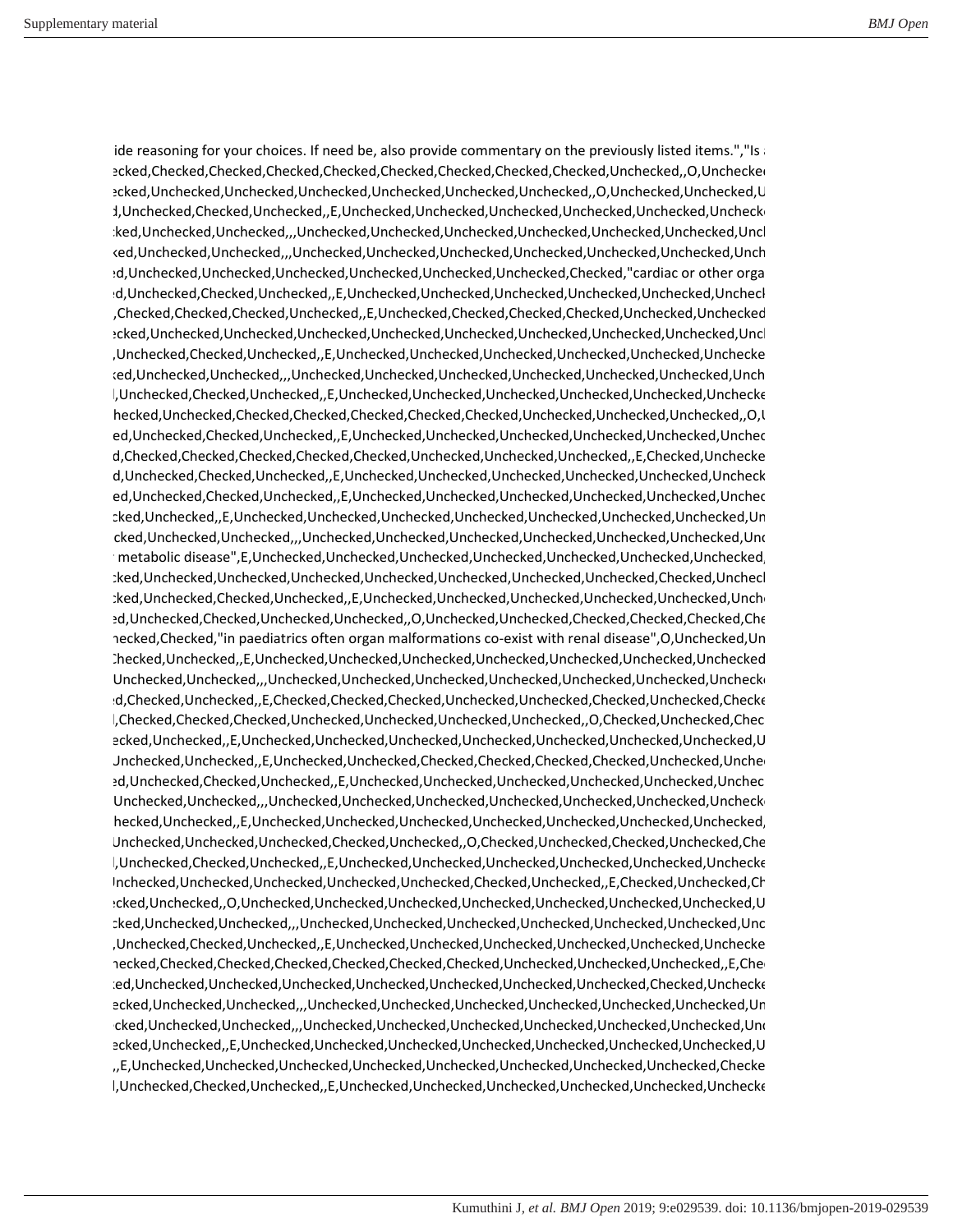d,Unchecked,Unchecked,Unchecked,Unchecked,Unchecked,Unchecked,Checked,Unchecked,,E,Unchecked,Ch ,Checked,Unchecked,,E,Unchecked,Unchecked,Unchecked,Unchecked,Unchecked,Unchecked,Unchecked,Unchecke ked,Unchecked,Unchecked,,E,Checked,Checked,Checked,Checked,Checked,Checked,Checked,Unchecke checked,Unchecked,,E,Unchecked,Unchecked,Unchecked,Unchecked,Unchecked,Unchecked,Unchecked,Unchecke d,Unchecked,Unchecked,Unchecked,Checked,Unchecked,,E,Unchecked,Unchecked,Unchecked,Unchecked,Un checked,Unchecked,,E,Unchecked,Unchecked,Unchecked,Unchecked,Unchecked,Unchecked,Unchecked,Unchecke ,Unchecked,Unchecked,Unchecked,,,Unchecked,Unchecked,Unchecked,Unchecked,Unchecked,Unchecked,Un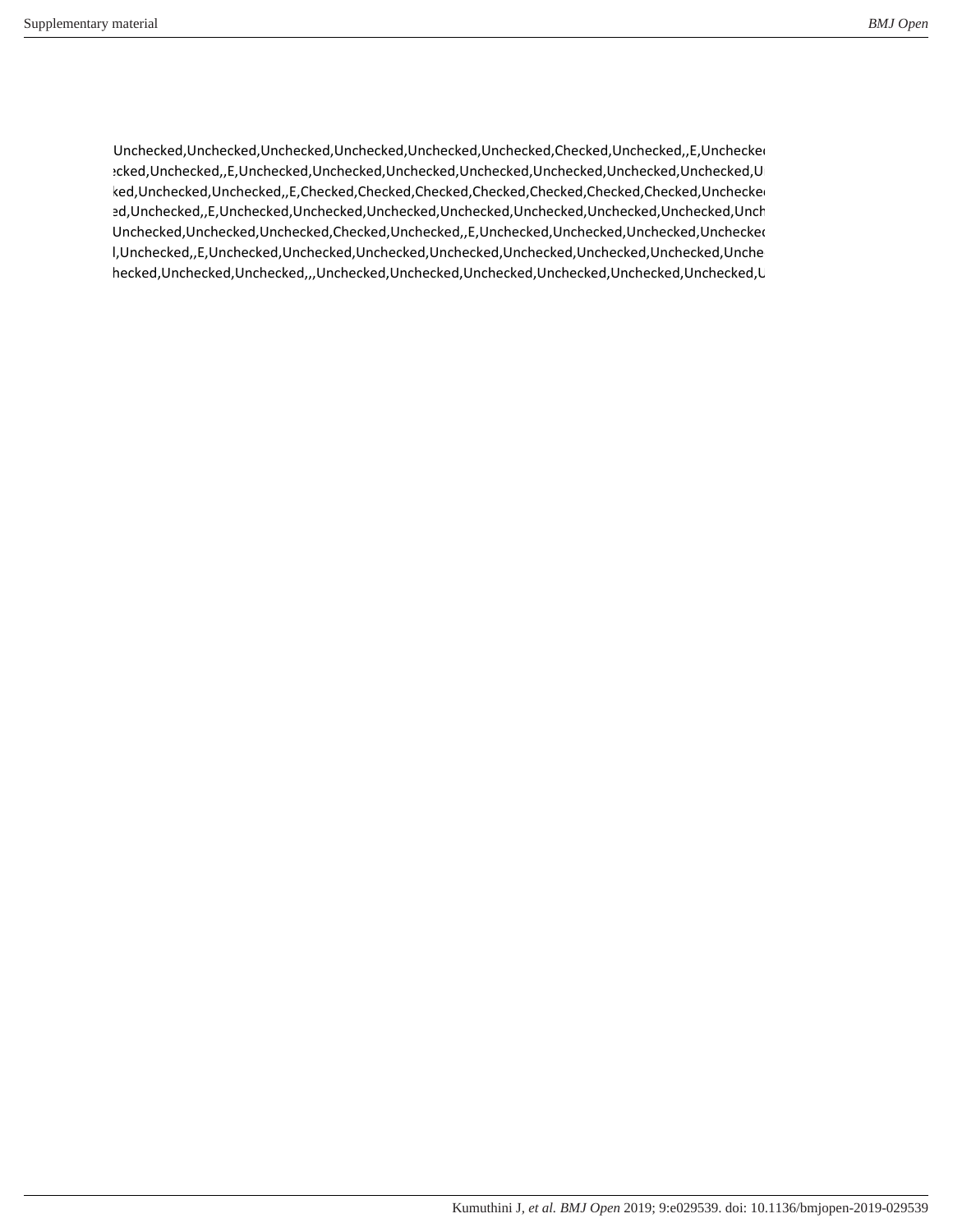a kidney disease clinical or research reporting standard currently being implemented at your institute?", ecked,Checked,Checked,Unchecked,Checked,Unchecked,Checked,Unchecked,,O,Checked,Unchecked,Unchecke Jnchecked,Checked,Checked,Unchecked,Unchecked,Unchecked,Unchecked,Checked,"symptoms often in checked,Unchecked,Unchecked,Checked,Unchecked,,E,Unchecked,Unchecked,Checked,Checked,Checked,Check ,Unchecked,Unchecked,Unchecked,Unchecked,,,Unchecked,Unchecked,Unchecked,Unchecked,Unchecked,Un checked,Unchecked,Unchecked,Unchecked,,,Unchecked,Unchecked,Unchecked,Unchecked,Unchecked,Unchecke rgan systems",NA,Unchecked,Unchecked,Unchecked,Unchecked,Unchecked,Unchecked,Unchecked,Unchecke checked,Unchecked,Unchecked,Checked,Unchecked,,O,Unchecked,Checked,Checked,Unchecked,Checked,Unchecke checked,Checked,Unchecked,,E,Checked,Unchecked,Unchecked,Unchecked,Checked,Unchecked,Unchecked,Unchecke ,Unchecked,,NA,Unchecked,Unchecked,Unchecked,Unchecked,Unchecked,Unchecked,Unchecked,Unchecked checked,Unchecked,Unchecked,Checked,Unchecked,,O,Unchecked,Checked,Checked,Unchecked,Checked,Unchecke checked,Unchecked,Unchecked,Unchecked,,,Unchecked,Unchecked,Unchecked,Unchecked,Unchecked,Unchecke checked,Unchecked,Unchecked,Checked,Unchecked,,O,Checked,Unchecked,Checked,Checked,Unchecked,Check ,,O,Unchecked,Unchecked,Checked,Checked,Unchecked,Checked,Unchecked,Unchecked,,E,Unchecked,Check checked,Unchecked,Unchecked,Checked,Unchecked,,E,Unchecked,Checked,Checked,Unchecked,Checked,Un checked,Checked,Checked,Unchecked,Checked,Unchecked,Unchecked,,O,Checked,Unchecked,Unchecked,Unchecke checked,Unchecked,Unchecked,Checked,Unchecked,,E,Checked,Unchecked,Checked,Checked,Unchecked,Check checked,Unchecked,Unchecked,Checked,Unchecked,,O,Checked,Unchecked,Checked,Checked,Unchecked,Un ,Unchecked,Unchecked,Unchecked,,NA,Unchecked,Unchecked,Unchecked,Unchecked,Unchecked,Unchecke ,Unchecked,Unchecked,Unchecked,Unchecked,,,Unchecked,Unchecked,Unchecked,Unchecked,Unchecked,Un checked,Unchecked,Checked,Unchecked,,E,Unchecked,Checked,Checked,Unchecked,Checked,Unchecked,Checked,Un checked,,E,Unchecked,Unchecked,Checked,Unchecked,Unchecked,Unchecked,Checked,Unchecked,,O,Uncheck checked,Unchecked,Unchecked,Checked,Unchecked,,E,Checked,Checked,Checked,Checked,Checked,Checked,Ch ecked,Unchecked,Unchecked,Unchecked,Checked,"blood pressure",NA,Unchecked,Unchecked,Unchecked, ,Unchecked,Unchecked,Unchecked,Unchecked,Unchecked,Unchecked,Unchecked,Checked,Unchecked,,NA,U l,Unchecked,Checked,Unchecked,,O,Checked,Unchecked,Checked,Checked,Unchecked,Checked,Unchec ed,Unchecked,Unchecked,Unchecked,,,Unchecked,Unchecked,Unchecked,Unchecked,Unchecked,Unche ed,Unchecked,Checked,"Itching or skin conditions",E,Checked,Checked,Checked,Checked,Checked,Checked,Check ecked,Unchecked,Unchecked,Checked,Unchecked,Unchecked,,E,Checked,Unchecked,Unchecked,Unchecke ,Unchecked,Checked,Unchecked,,E,Checked,Unchecked,Unchecked,Checked,Unchecked,Checked,Unchecke checked,Unchecked,Unchecked,,E,Checked,Unchecked,Checked,Unchecked,Unchecked,Checked,Unchecked,Un ked,Unchecked,Unchecked,Checked,Unchecked,,E,Checked,Unchecked,Checked,Checked,Unchecked,Checked,Checked,Checked,Checked,Checked,Checked,Checked,Checked,Checked,Checked,Checked,Checked,Checked,Checked,Checked,Checked,Check ed,Unchecked,Unchecked,Unchecked,,Unchecked,Unchecked,Unchecked,Unchecked,Unchecked,Unche checked,Unchecked,Checked,Unchecked,,E,Checked,Checked,Checked,Checked,Checked,Checked,Checked,Unchecke ,Checked,Checked,Unchecked,Unchecked,,NA,Unchecked,Unchecked,Unchecked,Unchecked,Unchecked,Unchecke checked,Unchecked,Unchecked,Checked,Unchecked,,O,Checked,Unchecked,Checked,Checked,Unchecked,Check ,Checked,Checked,Checked,Checked,Unchecked,Unchecked,,E,Checked,Unchecked,Unchecked,Unchecked,Ch ,Unchecked,Checked,Unchecked,,O,Checked,Unchecked,Checked,Checked,Unchecked,Checked,Unchecked ,Unchecked,Unchecked,Unchecked,Unchecked,,,Unchecked,Unchecked,Unchecked,Unchecked,Unchecked,Un checked,Unchecked,Unchecked,Checked,Unchecked,,E,Unchecked,Checked,Checked,Unchecked,Checked,Unchecke ,,E,Checked,Unchecked,Checked,Checked,Checked,Checked,Unchecked,Unchecked,,E,Unchecked,Checked,Unchecke checked,,E,Unchecked,Unchecked,Checked,Unchecked,Unchecked,Unchecked,Unchecked,Unchecked,,E,Checke ,Unchecked,Unchecked,Unchecked,Unchecked,,,Unchecked,Unchecked,Unchecked,Unchecked,Unchecked,Un ,Unchecked,Unchecked,Unchecked,Unchecked,,,Unchecked,Unchecked,Unchecked,Unchecked,Unchecked,Un ,Unchecked,Checked,Unchecked,,E,Checked,Unchecked,Unchecked,Checked,Unchecked,Checked,Unchecke ecked,Unchecked,,E,Unchecked,Checked,Unchecked,Unchecked,Checked,Unchecked,Checked,Unchecked,,E,Checke checked,Unchecked,Unchecked,Checked,Unchecked,,E,Unchecked,Unchecked,Unchecked,Unchecked,Unchecke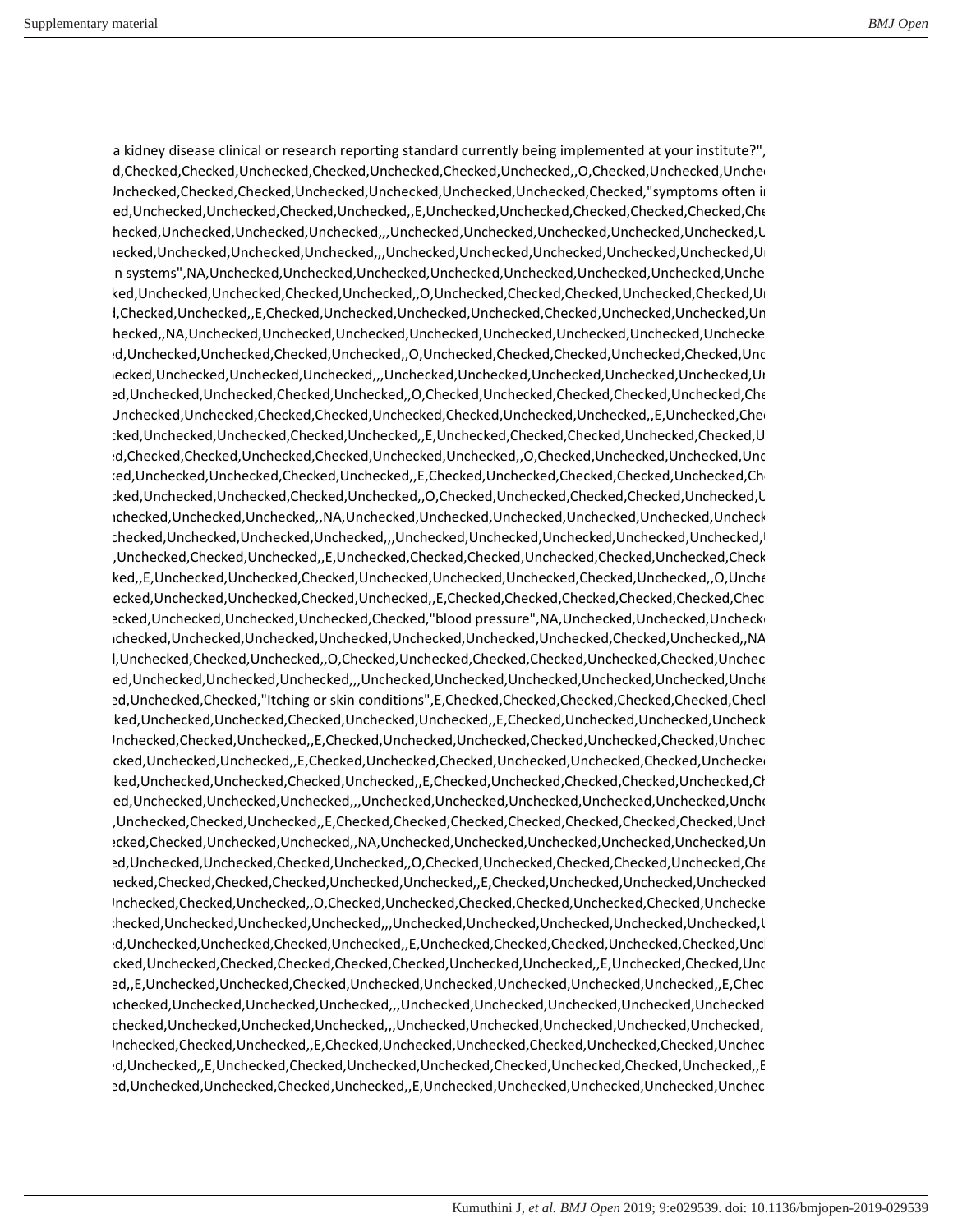ecked,Checked,Checked,Unchecked,Checked,Unchecked,Checked,Unchecked,,O,Checked,Unchecked,Unchecke ,Unchecked,Checked,Unchecked,,E,Checked,Checked,Checked,Checked,Checked,Checked,Checked,Unchecke checked,Unchecked,Unchecked,,E,Checked,Unchecked,Checked,Checked,Unchecked,Checked,Unchecked,Unchecke checked,Checked,Unchecked,,O,Unchecked,Unchecked,Checked,Unchecked,Unchecked,Unchecked,Unchecke d,Unchecked,Unchecked,Unchecked,Unchecked,Checked,Unchecked,,O,Checked,Unchecked,Checked,Cl cked,Checked,Unchecked,,E,Checked,Checked,Checked,Checked,Checked,Checked,Checked,Unchecked, d,Unchecked,Unchecked,Unchecked,Unchecked,,,Unchecked,Unchecked,Unchecked,Unchecked,Unchecked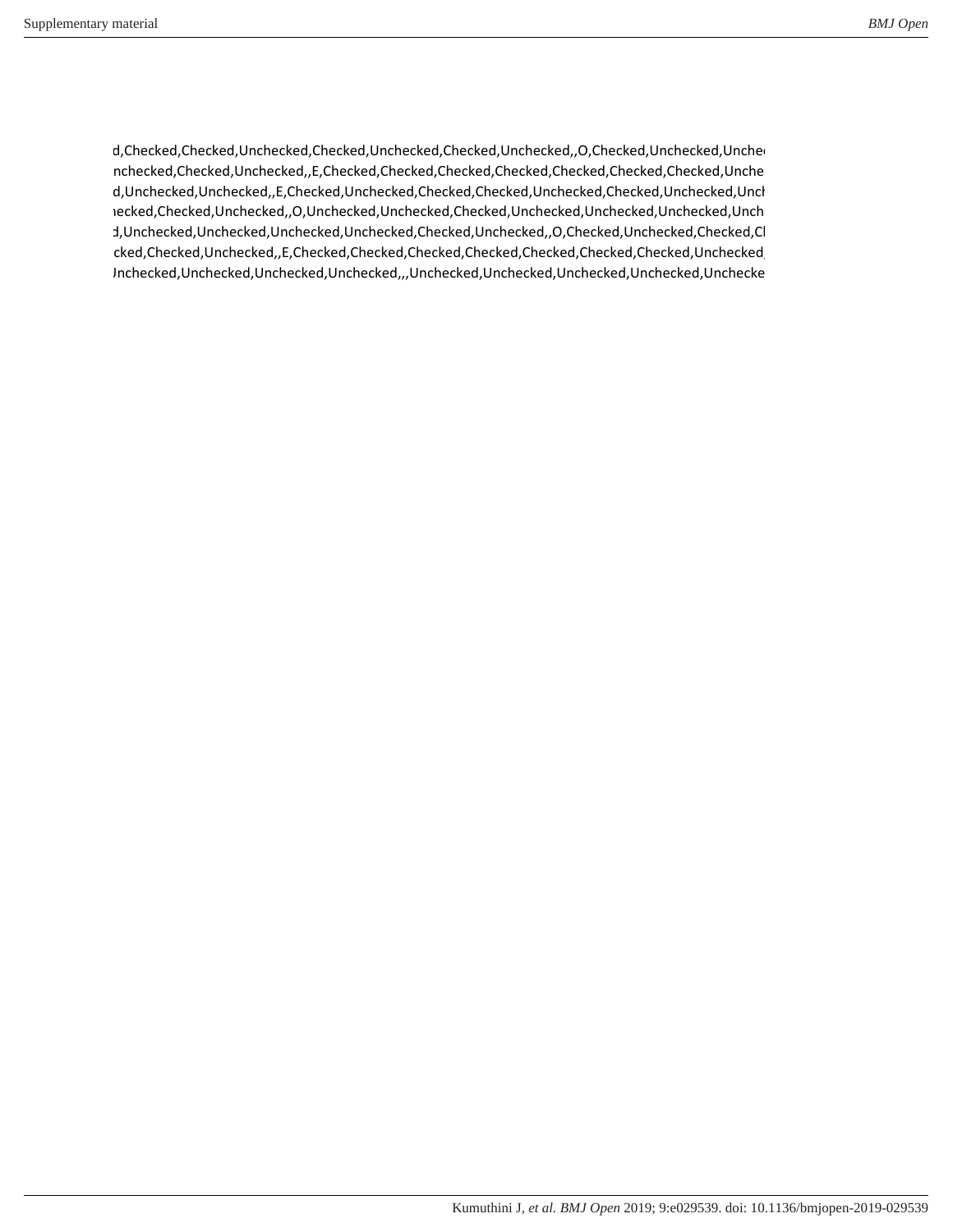checked,Unchecked,Checked,Unchecked,Unchecked,Unchecked,Unchecked,Checked,Unchecked,Unchecked ncorrectly interpreted by parents ",E,Unchecked,Unchecked,Unchecked,Unchecked,Unchecked,Unchecked,Unchecked, ed,Checked,Checked,Unchecked,,E,Checked,Unchecked,Unchecked,Unchecked,Unchecked,Unchecked,Unchecke d,Unchecked,Unchecked,Unchecked,,,Unchecked,Unchecked,Unchecked,Unchecked,Unchecked,Unchecked ,Unchecked,Unchecked,Unchecked,,,Unchecked,Unchecked,Unchecked,Unchecked,Unchecked,Unchecked,Un cked,,NA,Unchecked,Unchecked,Unchecked,Unchecked,Unchecked,Unchecked,Unchecked,Unchecked, ed,Unchecked,Checked,Unchecked,,E,Checked,Unchecked,Unchecked,Unchecked,Checked,Unchecked,Unchecke ,Unchecked,Unchecked,Checked,Unchecked,Unchecked,,E,Checked,Checked,Checked,Checked,Checked,Unchecke checked,,NA,Unchecked,Unchecked,Unchecked,Unchecked,Unchecked,Unchecked,Unchecked,Unchecked,Unchecke ed,Unchecked,Checked,Unchecked,,E,Checked,Unchecked,Unchecked,Unchecked,Unchecked,Checked,Unchecke ,Unchecked,Unchecked,Unchecked,,,Unchecked,Unchecked,Unchecked,Unchecked,Unchecked,Unchecked,Un ,Checked,Unchecked,Unchecked,,E,Checked,Unchecked,Unchecked,Unchecked,Unchecked,Checked,Unchecke ed,Checked,Unchecked,Unchecked,Checked,Unchecked,Unchecked,Unchecked,Unchecked,Checked,Unchecked,Un ed,Unchecked,Checked,Unchecked,,E,Checked,Unchecked,Unchecked,Unchecked,Checked,Unchecked,Unchecke ,Unchecked,Unchecked,Checked,Unchecked,Unchecked,Unchecked,Checked,Unchecked,Unchecked,,E,Checke ,Checked,Unchecked,Unchecked,,E,Checked,Unchecked,Unchecked,Unchecked,Unchecked,Checked,Unchecke d,Unchecked,Checked,Unchecked,,E,Checked,Unchecked,Unchecked,Unchecked,Checked,Unchecked,Unchecke checked,Unchecked,Unchecked,,E,Checked,Unchecked,Unchecked,Unchecked,Checked,Unchecked,Unchecked d,Unchecked,Unchecked,Unchecked,,,Unchecked,Unchecked,Unchecked,Unchecked,Unchecked,Unchecked ecked,Unchecked,,E,Checked,Unchecked,Unchecked,Unchecked,Checked,Unchecked,Unchecked,Unchecked ,,O,Unchecked,Unchecked,Unchecked,Unchecked,Unchecked,Unchecked,Unchecked,Unchecked,Unchecked,Unchecke ecked,Checked,Unchecked,,E,Checked,Unchecked,Unchecked,Unchecked,Unchecked,Checked,Unchecked,Un checked,Unchecked,Unchecked,Unchecked,Unchecked,Unchecked,,E,Unchecked,Unchecked,Unchecked,Unchecke ,,NA,Unchecked,Unchecked,Unchecked,Unchecked,Unchecked,Unchecked,Unchecked,Unchecked,,E,Uncheck checked,Unchecked,,E,Checked,Unchecked,Unchecked,Unchecked,Checked,Unchecked,Unchecked,Unchecke checked,Unchecked,Unchecked,,,Unchecked,Unchecked,Unchecked,Unchecked,Unchecked,Unchecked,Unchecke ecked,Checked,Unchecked,,E,Checked,Unchecked,Unchecked,Unchecked,Unchecked,Unchecked,Unchecked checked,Checked,Unchecked,Unchecked,Unchecked,Unchecked,Checked,Unchecked,Unchecked,,E,Checked,Ch checked,Unchecked,,E,Checked,Unchecked,Unchecked,Unchecked,Unchecked,Checked,Unchecked,Unchecke checked,Unchecked,,E,Checked,Unchecked,Unchecked,Unchecked,Unchecked,Checked,Unchecked,Unchecked,Un ,Checked,Unchecked,Unchecked,,E,Checked,Unchecked,Unchecked,Unchecked,Checked,Unchecked,Unchecke ecked,Unchecked,Unchecked,,,Unchecked,Unchecked,Unchecked,Unchecked,Unchecked,Unchecked,Unchecked,Unchecked,Un hecked,,E,Checked,Unchecked,Unchecked,Unchecked,Checked,Unchecked,Unchecked,Unchecked,Unch ,Unchecked,Unchecked,Unchecked,Unchecked,Unchecked,Unchecked,Unchecked,,O,Checked,Checked,Check ,Checked,Unchecked,Unchecked,,E,Checked,Unchecked,Unchecked,Unchecked,Unchecked,Checked,Unchecke checked,Checked,Unchecked,Unchecked,Unchecked,Unchecked,Checked,Unchecked,Unchecked,,E,Unchecked,Un checked,Unchecked,,E,Checked,Unchecked,Unchecked,Unchecked,Checked,Unchecked,Unchecked,Unchecked,Un d,Unchecked,Unchecked,Unchecked,,,Unchecked,Unchecked,Unchecked,Unchecked,Unchecked,Unchecked hecked,Checked,Unchecked,,E,Checked,Unchecked,Unchecked,Unchecked,Unchecked,Unchecked,Chec ed,Unchecked,Unchecked,Checked,Unchecked,Unchecked,Unchecked,Unchecked,Checked,Unchecked,Unchecke ,,E,Checked,Unchecked,Unchecked,Unchecked,Checked,Unchecked,Unchecked,Unchecked,Unchecked,Checked,Un checked,Unchecked,Unchecked,Unchecked,,,Unchecked,Unchecked,Unchecked,Unchecked,Unchecked,Unchecke d,Unchecked,Unchecked,Unchecked,,,Unchecked,Unchecked,Unchecked,Unchecked,Unchecked,Unchecked checked,Unchecked,,E,Unchecked,Unchecked,Unchecked,Unchecked,Checked,Unchecked,Unchecked,Unchecke ,,E,Checked,Unchecked,Unchecked,Unchecked,Checked,Unchecked,Unchecked,Unchecked,Unchecked,Check checked,Unchecked,Unchecked,Unchecked,,E,Checked,Unchecked,Unchecked,Unchecked,Checked,Unchecke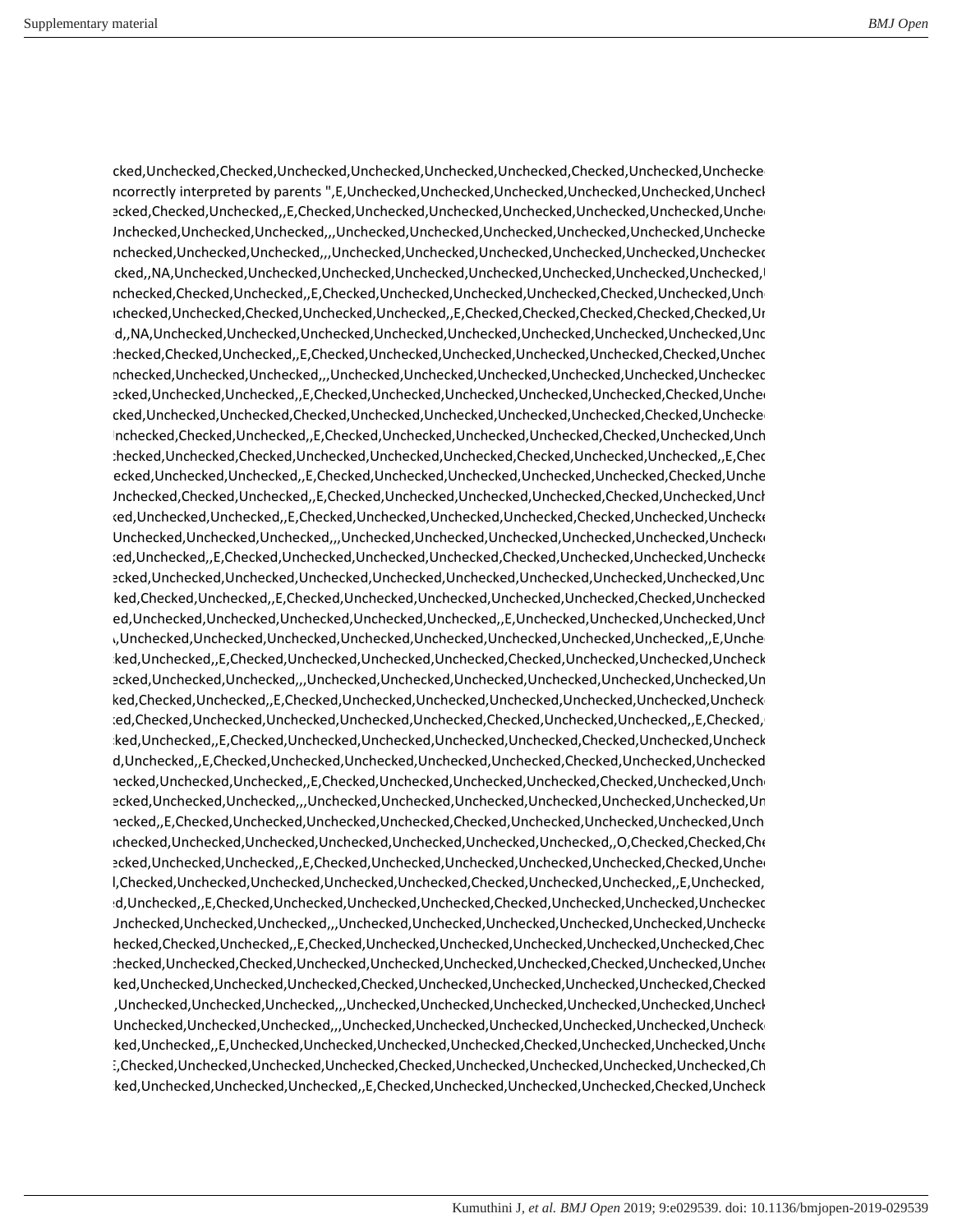checked,Unchecked,Unchecked,Unchecked,Unchecked,Unchecked,Checked,Unchecked,Unchecked,Checked,"Waist checked,,E,Checked,Unchecked,Unchecked,Unchecked,Unchecked,Checked,Unchecked,Unchecked,Unchecke ,Unchecked,,E,Checked,Unchecked,Unchecked,Unchecked,Unchecked,Checked,Unchecked,Unchecked,Unchecke ecked,Unchecked,,O,Unchecked,Unchecked,Unchecked,Unchecked,Checked,Unchecked,Unchecked,Unchecked,Unchecked,Unchecked, ed,Checked,Unchecked,Checked,Unchecked,Unchecked,,O,Checked,Unchecked,Unchecked,Unchecked,Unchecke checked,,E,Checked,Unchecked,Unchecked,Unchecked,Unchecked,Unchecked,Unchecked,Unchecked,Unchecked checked,Unchecked,Unchecked,Unchecked,,,Unchecked,Unchecked,Unchecked,Unchecked,Unchecked,Unchecke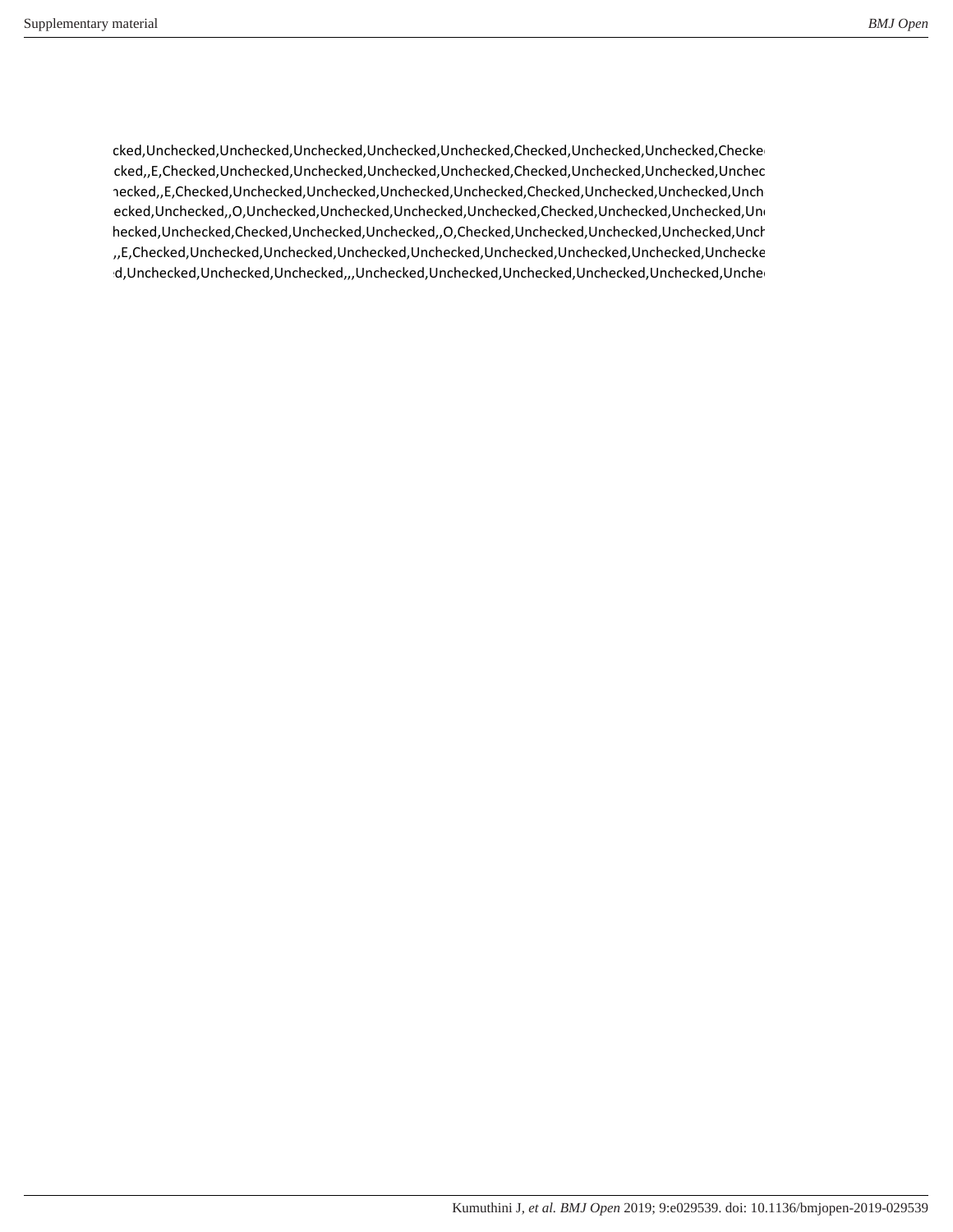checked,,O,Unchecked,Checked,Checked,Checked,Unchecked,Unchecked,,E,O,O,E,Checked,Checked,Unchecked ked,Unchecked,Checked,"Not applicable in children",E,Unchecked,Unchecked,Unchecked,Unchecked,Checked,Checked,Ch checked,Unchecked,Unchecked,Unchecked,Unchecked,Unchecked,,E,Unchecked,Checked,Checked,Checked,Un checked,Unchecked,Unchecked,Unchecked,Unchecked,Unchecked,Unchecked,,,Unchecked,Unchecked,Unchecke checked,Unchecked,Unchecked,Unchecked,Unchecked,Unchecked,Unchecked,,,Unchecked,Unchecked,Unchecke d,Unchecked,Unchecked,Unchecked,Unchecked,,NA,Unchecked,Unchecked,Unchecked,Unchecked,Unchecke checked,Unchecked,Unchecked,Checked,Unchecked,Unchecked,,E,Unchecked,Unchecked,Unchecked,Unchecke nchecked,,E,E,E,E,Checked,Checked,Unchecked,,O,,E,E,Checked,Checked,Checked,Checked,Checked,Che ,Unchecked,Unchecked,Unchecked,Unchecked,,O,Unchecked,Checked,Checked,Checked,Unchecked,Checked,"Est checked,Unchecked,Unchecked,Checked,Unchecked,Unchecked,,E,Unchecked,Unchecked,Unchecked,Checked,Un checked,Unchecked,Unchecked,Unchecked,Unchecked,Unchecked,Unchecked,,,Unchecked,Unchecked,Unchecke checked,Unchecked,Unchecked,Checked,Unchecked,Unchecked,,E,Unchecked,Unchecked,Unchecked,Unchecke checked,Unchecked,,E,Unchecked,Checked,Checked,Checked,Unchecked,Unchecked,,E,O,NA,E,Checked,Checked,Un checked,Unchecked,Unchecked,Checked,Unchecked,Unchecked,,E,Unchecked,Unchecked,Unchecked,Unchecke ,,E,Checked,Checked,Unchecked,Checked,Unchecked,Unchecked,,E,E,E,E,Checked,Checked,Unchecked,,O,,E,E,Un checked,Unchecked,Unchecked,Checked,Unchecked,Unchecked,,E,Unchecked,Unchecked,Unchecked,Unchecke ,Unchecked,Unchecked,Unchecked,Checked,Unchecked,Unchecked,,O,Unchecked,Checked,Checked,Checked,Un checked,Unchecked,Unchecked,Unchecked,Unchecked,Checked,"Head circumference",O,Unchecked,Unchecke ed,Unchecked,Unchecked,Unchecked,Unchecked,Unchecked,Unchecked,,,Unchecked,Unchecked,Unche checked,Unchecked,Checked,Unchecked,Unchecked,,E,Unchecked,Unchecked,Unchecked,Unchecked,Checked,Un ,Unchecked,Unchecked,Unchecked,,E,Unchecked,Unchecked,Unchecked,Unchecked,Checked,Unchecked,,E,N checked,Unchecked,Unchecked,Checked,Unchecked,Unchecked,,E,Unchecked,Unchecked,Unchecked,Unchecked ,Unchecked,Checked,Unchecked,Unchecked,Unchecked,Unchecked,Checked,Unchecked,Checked,"head circum ,,E,Unchecked,Unchecked,Unchecked,Unchecked,Checked,Unchecked,Unchecked,Unchecked,Unchecked,Checked,Un checked,Unchecked,Checked,Unchecked,Unchecked,,E,Unchecked,Unchecked,Unchecked,Unchecked,Checked,Un ,Unchecked,Unchecked,Unchecked,Unchecked,Unchecked,Unchecked,,,Unchecked,Unchecked,Unchecked,Un checked,Unchecked,Unchecked,Checked,Unchecked,Unchecked,,E,Checked,Checked,Checked,Checked,Checked,Un d,Checked,Checked,Checked,Unchecked,Unchecked,,O,O,O,O,Checked,Checked,Unchecked,,O,,O,O,Unchecke checked,Unchecked,Checked,Unchecked,Unchecked,,E,Unchecked,Unchecked,Unchecked,Unchecked,Checked,Un checked,Unchecked,Checked,Unchecked,Unchecked,,E,Unchecked,Checked,Checked,Checked,Unchecked,Unchecke checked,Unchecked,Unchecked,Checked,Unchecked,Unchecked,,E,Unchecked,Unchecked,Unchecked,Unchecke ,Unchecked,Unchecked,Unchecked,Unchecked,Unchecked,Unchecked,,,Unchecked,Unchecked,Unchecked,Un checked,Checked,Unchecked,Unchecked,,E,Unchecked,Unchecked,Checked,Checked,Unchecked,Unchecked ecked,Checked,Checked,Unchecked,,NA,NA,NA,NA,Unchecked,Unchecked,Unchecked,,NA,,E,E,Uncheck checked,Unchecked,Unchecked,Checked,Unchecked,Unchecked,,E,Unchecked,Checked,Checked,Checked,Un Unchecked,Unchecked,Unchecked,Checked,Unchecked,,E,E,E,E,Checked,Checked,Unchecked,,E,E,E,Un checked,Unchecked,Checked,Unchecked,Unchecked,,E,Unchecked,Unchecked,Checked,Checked,Unchecked,Unchecke checked,Unchecked,Unchecked,Unchecked,Unchecked,Unchecked,Unchecked,,,Unchecked,Unchecked,Unchecke ecked,Checked,Unchecked,Checked,Unchecked,Unchecked,,E,Unchecked,Unchecked,Unchecked,Unchecke checked,,E,Checked,Unchecked,Checked,Checked,Unchecked,Unchecked,,O,E,E,E,Unchecked,Checked,Check l,Unchecked,Unchecked,,E,Unchecked,Checked,Checked,Checked,Unchecked,Unchecked,,E,E,E,E,Checke checked,Unchecked,Unchecked,Unchecked,Unchecked,Unchecked,Unchecked,,,Unchecked,Unchecked,Unchecke ed,Unchecked,Unchecked,Unchecked,Unchecked,Unchecked,Unchecked,,,,Unchecked,Unchecked,Unche checked,Unchecked,Checked,Unchecked,Unchecked,,O,Unchecked,Unchecked,Checked,Checked,Unchecked ,Checked,Unchecked,Unchecked,,E,Checked,Checked,Checked,Checked,Unchecked,Unchecked,,E,E,O,O,Checke checked,Unchecked,Unchecked,Unchecked,Checked,Unchecked,Unchecked,,E,Unchecked,Unchecked,Unchecke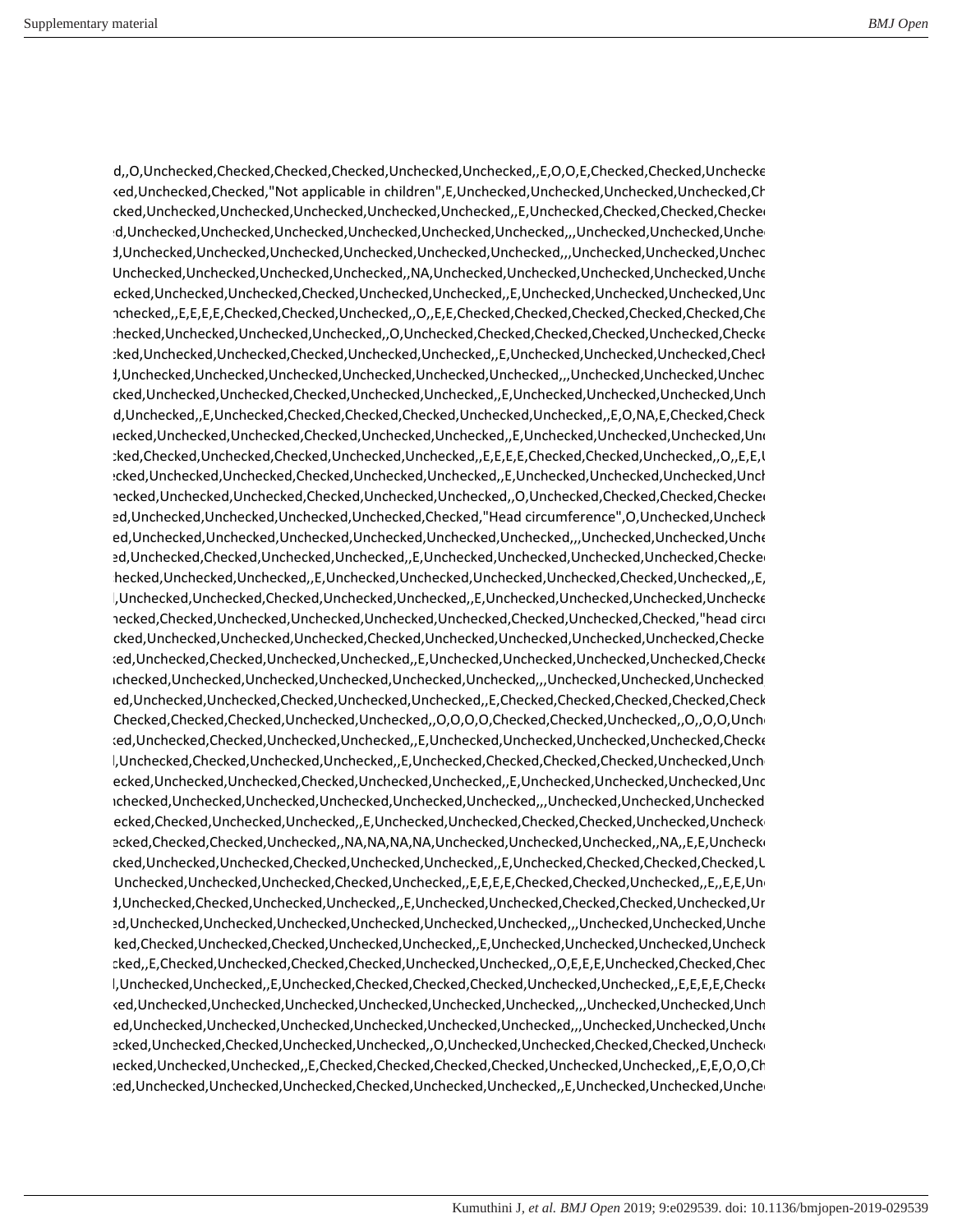d,"Waist measurement",E,Checked,Checked,Checked,Checked,Unchecked,Checked,eGFR,E,E,E,Checke checked,Checked,Unchecked,Unchecked,,E,Unchecked,Unchecked,Unchecked,Unchecked,Checked,Unchecke ecked,Checked,Unchecked,Unchecked,E,Unchecked,Checked,Checked,Checked,Unchecked,Unchecked, ,Unchecked,Unchecked,Checked,Unchecked,Unchecked,,E,Unchecked,Unchecked,Unchecked,Unchecked,Ch ,Unchecked,Checked,Unchecked,Unchecked,Unchecked,Checked,Unchecked,Unchecked,,O,Unchecked,Unchecke checked,Unchecked,Unchecked,Unchecked,,E,Unchecked,Unchecked,Unchecked,Unchecked,Checked,Unchecke cked,Unchecked,Unchecked,Unchecked,Unchecked,Unchecked,Unchecked,,,Unchecked,Unchecked,Unc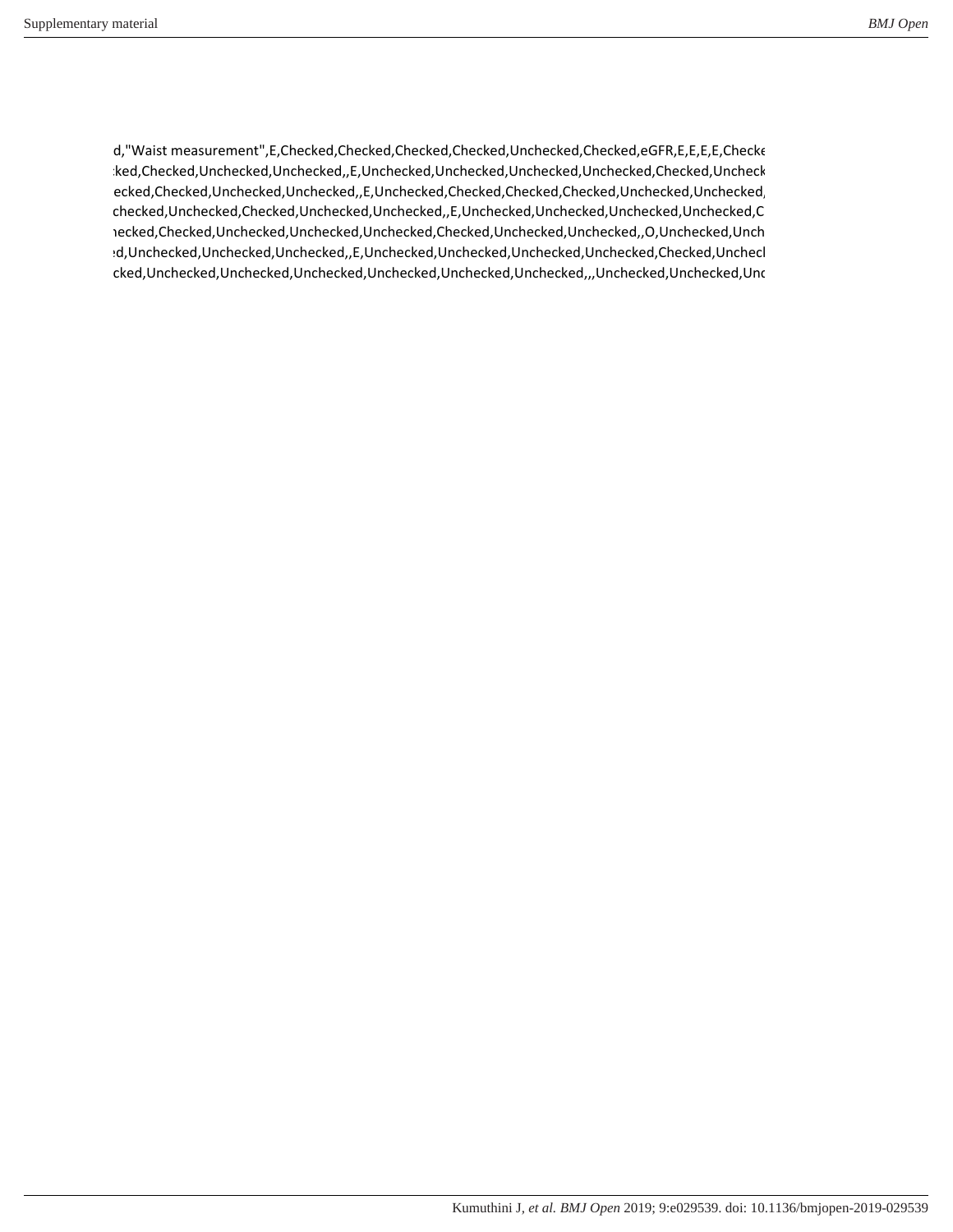ecked,Unchecked,Checked,eGFR,E,E,E,E cked,Unchecked,Unchecked,Unchecked,,,, :ked,Unchecked,Unchecked,Unchecked,,,,,,

,Unchecked,Checked,Unchecked,,E,O,O,E

ed,"Estimated gfr", O, O, O, E, Checked ked,Unchecked,Unchecked,,O,E,,E,Ch ked, Unchecked, Unchecked, Unchecked,,,,,,, checked,Checked,Unchecked,,E,E,E,E,C

,Unchecked,Checked,Unchecked,,E,E,E,

hecked,Checked,Unchecked,,E,E,E,E d,Unchecked,Unchecked,,E,E,E,E,Ch checked,Unchecked,Unchecked,Unchecked,Un ecked,Unchecked,Unchecked,Unchecked,,,

,,E,NA,NA,O,Checked,Checked,Unchec checked,Checked,Unchecked,,E,E,E,E,Chec

ed,Unchecked,,E,E,E,E,Checked,Checked checked,Unchecked,Unchecked,Unchecked,,,,,,U

ed,Unchecked,,E,NA,NA,E,Checked,Che ecked,,O,O,O,O,Checked,Checked, ,Unchecked,Checked,Unchecked,,E,E,E,E,C checked,Unchecked,Unchecked,Unchecked,,,,,, ed,,E,E,E,E,Checked,Checked,Unche ed,Unchecked,Unchecked,Unchec Jnchecked,Unchecked,,E,E,E,Check

,Unchecked,,E,O,O,E,Checked,Checked,Un checked,Unchecked,Unchecked,Unchecked,,,, ced,Checked,Unchecked,,E,E,E,E,Che

checked,Unchecked,Unchecked,Unchecked,,, ecked,Unchecked,Unchecked,Unchecked,,,, ed,Unchecked,,NA,NA,NA,E,Checked,Che ,O,Checked,Checked,Unchecked,,O,no,E cked,Unchecked,Checked,Unchecked,,